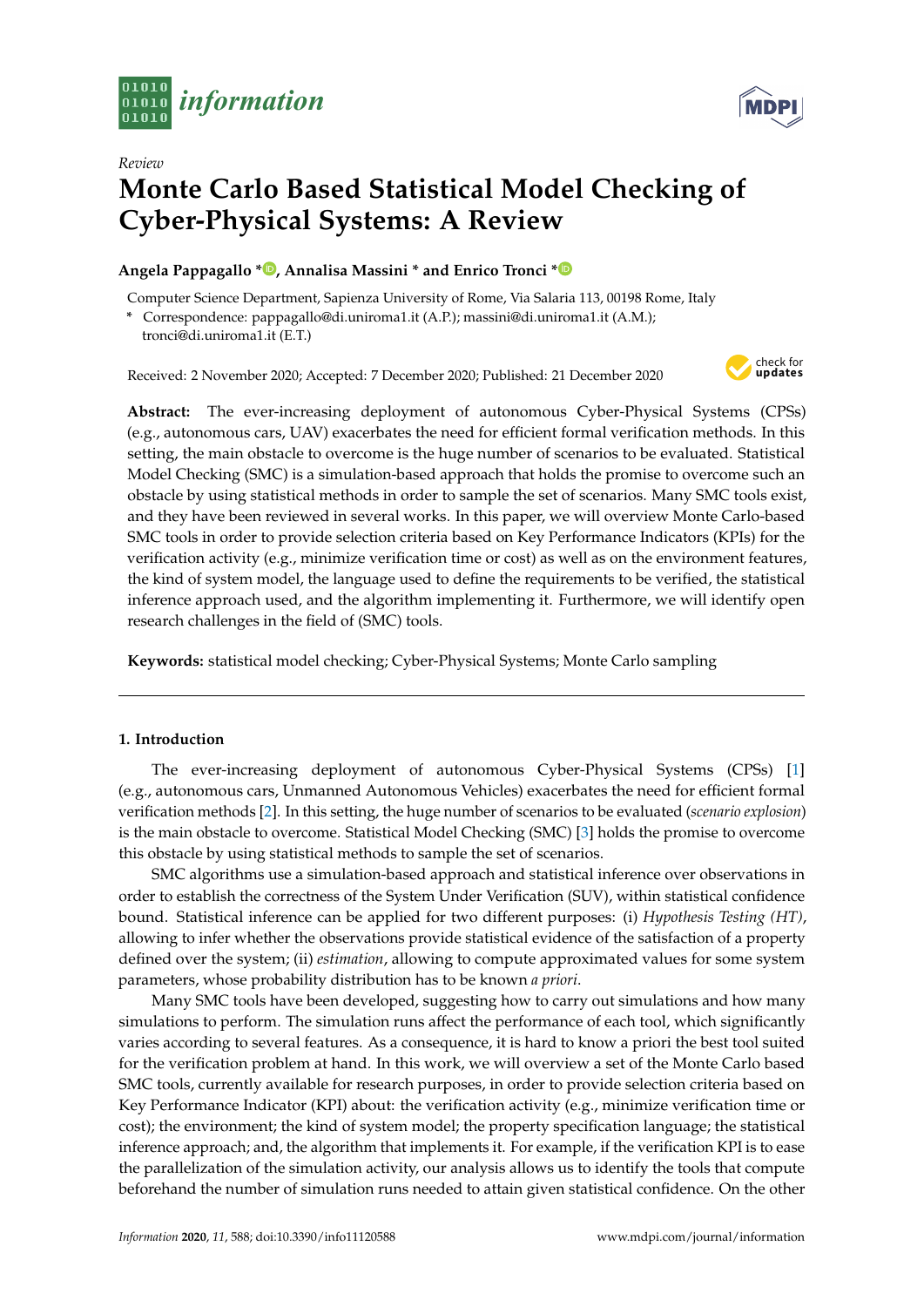hand, if the main verification KPI is the number of simulation runs, our analysis allows for us to identify the tools that minimize the number of scenarios to be sampled.

Of course, many SMC reviews are available. For example, Agha et al. in [\[4\]](#page-18-3) give a very extensive survey of most of the tools available to the academic community, giving details about the kind of input models, the logic used to define properties, which emphasizes current limitations and trade-offs between precision and scalability. In [\[5\]](#page-18-4), Reijsbergen et al. present a comprehensive overview of different algorithms performing HT (that will be discussed in Section [4.1\)](#page-8-0). For each algorithm, the work in [\[5\]](#page-18-4) focuses on its characteristics and performance. In [\[6\]](#page-18-5), some of the most popular and well-maintained SMC tools are reviewed. The tools are compared based on their modelling and property specification languages, capabilities, and performances, in order to help users to select the most suitable tool to use.

Summing up, the output of our analysis is the following. First, providing tool selection criteria based on the five-tuple consisting of: SMC tool, environment model, SUV model (e.g., Discrete-Time Markov Chain (DTMC), Continuous-Time Markov Chain (CTMC), etc.), property specification, and statistical inference approach. On the other hand, making a comparison with the above-mentioned reviews: [\[4\]](#page-18-3) focuses on tool selection criteria that are based on the pair consisting of SMC tool, SUV application domain (e.g., CPS, biological system, etc.); [\[5\]](#page-18-4) focuses on identifying which SMC tool implements a given verification algorithm; and, [\[6\]](#page-18-5) focuses on tool selection criteria based on the triple consisting of SMC tool, SUV model, property definition language.

Second, identifying open research challenges in the field of SMC tools, namely suggesting the deployment of SMC tools for the unbounded verification of hybrid systems with discrete or continuous time.

This paper is structured, as follows. In Section [2,](#page-1-0) we give a brief introduction to CPSs. In Section [3,](#page-6-0) we give some background information on the models that are used to represent the system to be verified and on the logics used to define properties. In Section [4,](#page-8-1) we discuss the main differences between the two approaches to statistical inference in SMC, i.e., HT, and Estimation. We also give some hints about *Bayesian Analysis* (see, e.g., [\[7\]](#page-18-6)), although we will not go into details. In Section [5,](#page-10-0) we provide a taxonomy of the tools implementing Monte Carlo based SMC techniques. In Section [6,](#page-17-0) we analyze our taxonomy and discuss open research topics.

#### <span id="page-1-0"></span>**2. Cyber-Physical Systems**

Our verification setting consists of three main components: the environment, the System Under Verification (SUV), and the specifications (see Figure [1\)](#page-1-1).

<span id="page-1-1"></span>

**Figure 1.** Simulation-based verification setting. Signal *u* models exogenous inputs, signal *x* models the SUV state, and signal *y* models the verification output.

For verification purposes, we need to model both the set of operational scenarios (SUV environment) as well as our SUV. This can be done by considering deterministic systems with stochastic inputs (the typical Control Engineering approach) or by considering stochastic systems (the typical Computer Science approach). When considering that from a uniformly distributed random variable in the real interval [0, 1], we can obtain a random variable with any specific (possibly dependent on the SUV state) distribution (e.g., as in Chapter 2. of  $[8]$ ), and we can easily transform one modelling approach into the other. Accordingy, for example, a *Discrete-Time Markov Chain* M can be modeled with a *hlDiscrete-Time Dynamical System* S with a uniformly random stochastic input, from which we get  $M$  state-dependent transition probability while using techniques, like the those in [\[8\]](#page-18-7). Finally,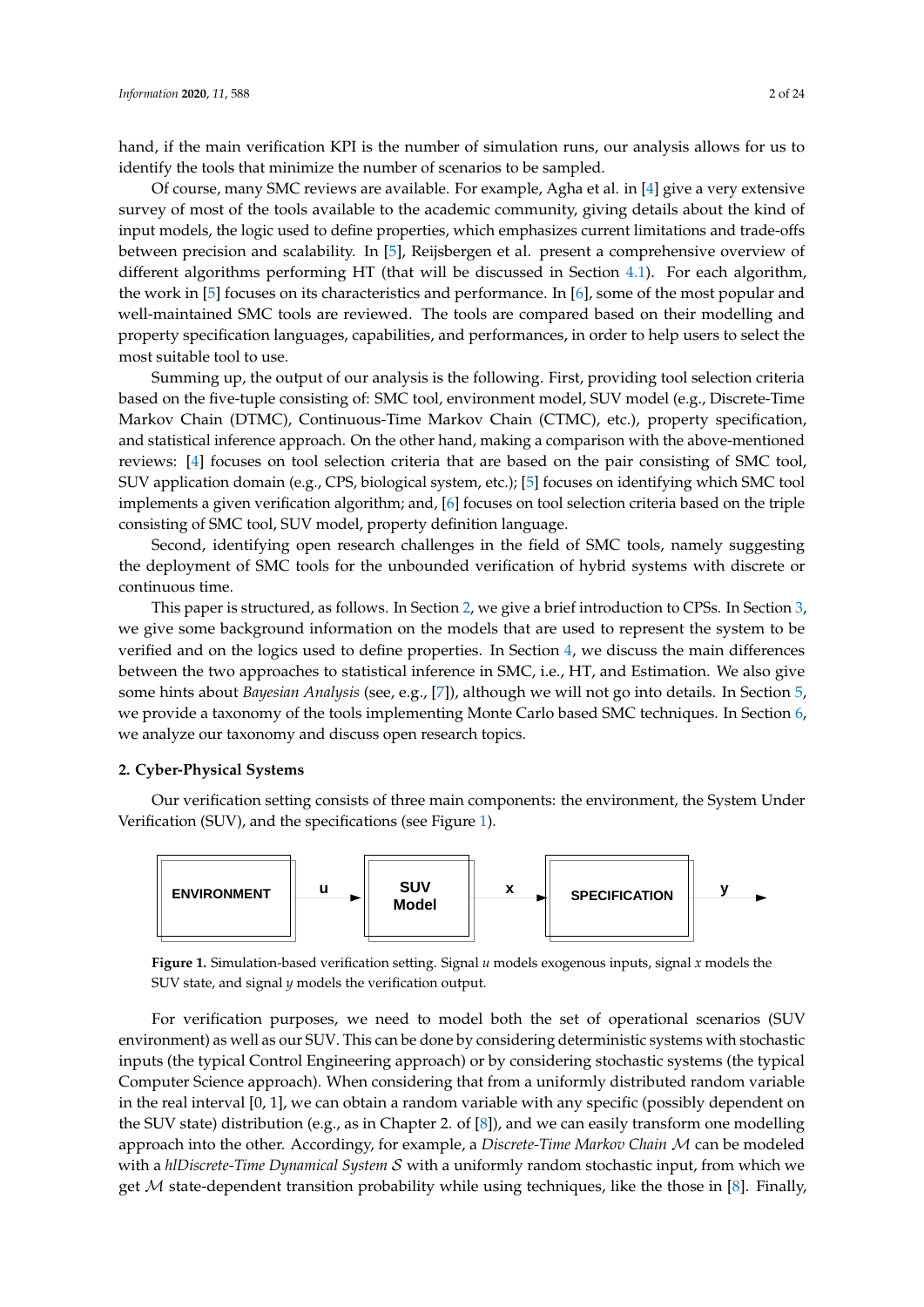from a practical point of view, we note that simulators will generate random numbers while using a pseudo-random number generator. Thus, both modelling approaches lead to the same implementation. Accordingly, for our purposes, we will consider them equivalent.

Many statistical model checkers work in a *black box* fashion by interfacing with widely used commercial as well as open source simulators for the design and the verification of CPSs in many application domains (e.g., automotive, avionics, IoT). Examples of such simulators are: Simulink [\[9\]](#page-18-8), Dymola [\[10\]](#page-18-9), SimulationX [\[11\]](#page-18-10), Wolfram SystemModeler [\[12\]](#page-18-11), MWorks [\[13\]](#page-18-12), and Open Modelica [\[14\]](#page-18-13). Because the SUV model is not visible to such *black box* statistical model checkers (they will just run the simulator and check its outputs), we will not make any distinction between synchronous or asynchronous systems for them. Of course, the the situation is quite different for *white box* model checkers. They typically address this problem by defining probabilistic or non-deterministic schedulers, as done, for example, in PRISM [\[15\]](#page-19-0) or SMV [\[16\]](#page-19-1), e.g., following the approach in Chapter 2 of [\[17\]](#page-19-2). Using such approach, *white box* model checkers can also model both synchronous as well as asynchronous systems.

Because most statistical model checkers work in a *black box* fashion with simulators, here, we will follow the Control Engineering approach and model our SUV as a deterministic system with stochastic inputs.

#### *2.1. Modelling the Environment*

The *environment* (Figure [1\)](#page-1-1) for the SUV defines the set of *operational scenarios* our SUV is supposed to withstand. In other words, an environment defines the set of *admissible inputs* for our SUV. Such inputs are usually named *exogenous* or *uncontrollable* inputs, since they are not under the control of the SUV. Typical examples of uncontrollable inputs are faults, change in system parameters, inputs from users, or from other systems.

In this section, we formalize the notion of *space of input functions* for a system. Such a space defines the system *environment*, i.e., the set of *admissible operational scenarios* for our SUV. To this end, first of all, we define the set of time instants, *time set* (Definition [1\)](#page-2-0). In the following, as usual, the notation *B A* denotes the set of functions from *A* to *B*.

## <span id="page-2-0"></span>**Definition 1** (Time set). A time set *T* is a subgroup of  $(\mathbb{R}, +)$ .

For example, when considering discrete-time systems  $T$  will be the set  $\mathbb Z$  of all integer numbers, whereas, for continuous-time systems,  $T$  will be the set  $\mathbb R$  of all real numbers.

<span id="page-2-1"></span>**Definition 2** (Space of input functions)**.** *Given a set U (of* input values*) and a time set T, a* space of input functions U on (U, T) is a subset of  $U^T = \{u \mid u : T \to U\}$ 

This allows for us to easily model application domain-dependent probability distributions on the SUV input functions as well as stochastic sampling strategies on the SUV input functions.

The above approach is quite convenient, since, in a simulation-based verification, setting the simulation model is typically deterministic and stochastic behaviors stems from uncontrollable events.

Of course, the more liberal the environment model, the larger the set of operational scenarios under which our SUV will be verified. On the other hand, the more liberal the environment model, the heavier the computational load entailed by the verification activity. Accordingly, a trade off is typically sought by verification experts between the *degree of assurance* (i.e., to which extent all meaningful operational scenarios have been considered) and the computational cost (and, thus, time cost) of the verification activity.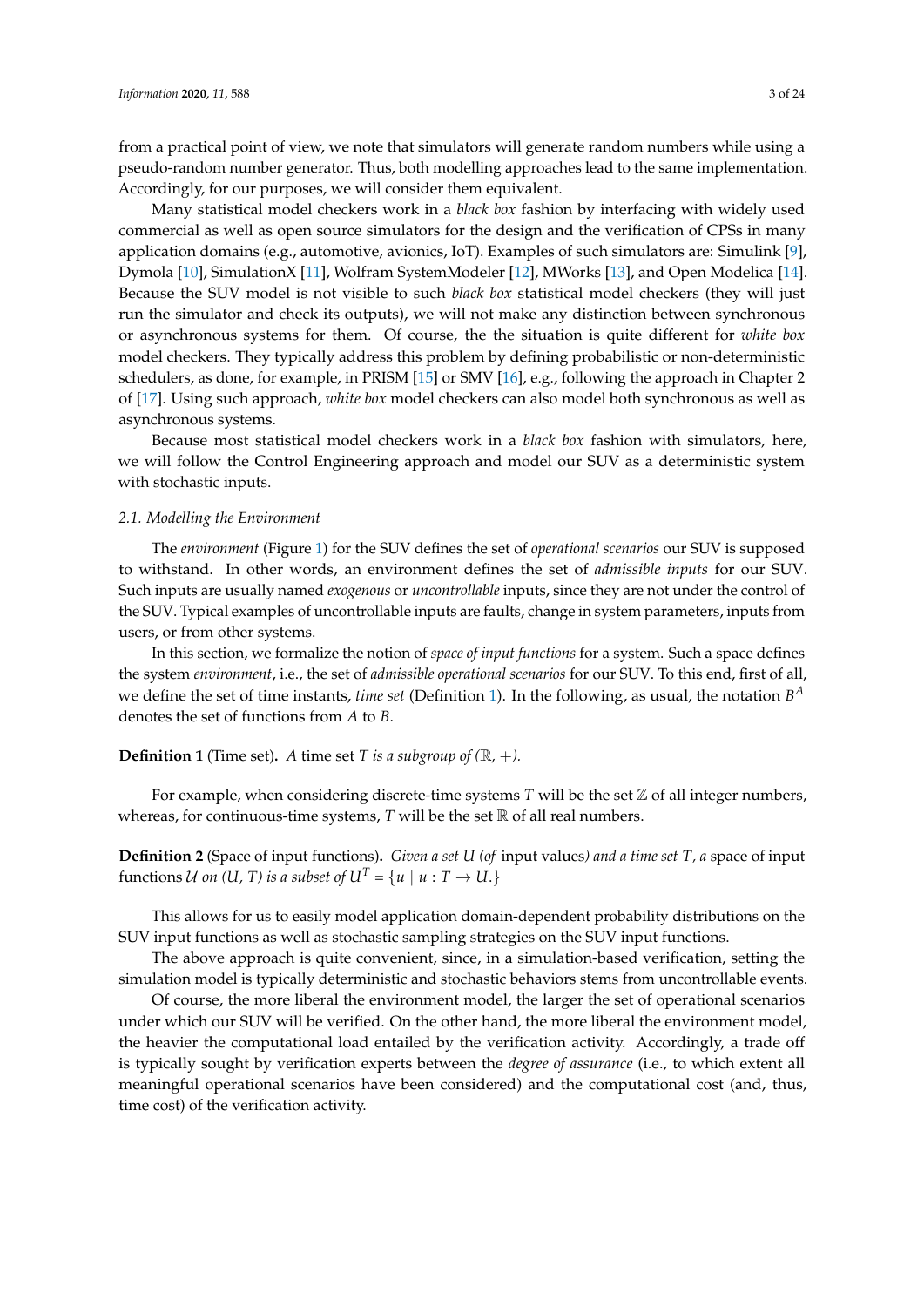#### *2.2. Modelling the SUV*

We mainly focus on the case, where the System Under Verification (SUV) is a Cyber-Physical System (CPS), i.e., a system consisting of both hardware and software components. CPSs can be found basically in any domain. Examples are: biomedical devices, aerospace (e.g., airplanes, Unmanned Autonomous Vehicle (UAV), satellites), automotive, smart grid, etc. Indeed, many CPSs are safety or mission-critical systems, which, through software components, are endowed with some degree of *autonomous* behavior. From this stems the need for thorough verification of correctness of the software controlling the CPS. This motivates our focus on formal verification of CPSs.

From a formal point of view, a CPS is basically a dynamical system whose state variables can undergo continuous as well as discrete changes. Typically, continuous dynamics model the physical components of a CPS, whereas the discrete dynamics model the software components.

To formalize our notion of system, the following definition will be useful.

**Definition 3** (Restriction). Let  $\mathcal I$  be a time interval (i.e., an interval  $\mathcal I \subseteq T$ ). Given a function  $u \in U^{\mathcal I}$  (see Definition [2\)](#page-2-1) and two positive real numbers  $t_1\leq t_2$ , we denote with  $u\mid_{[t_1,t_2)}$  the restriction of  $u$  to the interval  $[t_1,t_2)$ , i.e., the function  $u\mid_{[t_1,t_2)}:[t_1,t_2)\to\mathcal{U}$ , such that  $u\mid_{[t_1,t_2)}(t)=u(t)$  for all  $t\in[t_1,t_2)$ . We denote  $\mathcal{U}^{[t_1,t_2)}$  the restriction of  $\mathcal{U}^{\mathcal{I}}$  to the domain  $[t_1,t_2)$ . That is,  $\mathcal{U}^{[t_1,t_2)} = \{u \mid_{[t_1,t_2)} \mid u \in \mathcal{U}^{\mathcal{I}}\}.$ 

The above considerations lead us to model (Definition [4\)](#page-3-0) our SUV as a dynamical system, along the lines of [\[18\]](#page-19-3).

<span id="page-3-0"></span>**Definition 4** (Dynamical System)**.** *A* Dynamical System*,* H *is a tuple (X, U, Y, T,* U*, ϕ, ψ), where:*

- *X, the* space of state values *of* H*, is a non-empty set whose elements are said* states *of* H*;*
- *U*, the space of input values of  $H$ , is a non-empty set whose elements are said input values for  $H$ ;
- *Y, the* space of output values *of* H*, is a non-empty set whose elements are said* output values *for* H*;*
- *T is a time set;*
- U, the space of input functions of  $H$ , is a non-empty subset of  $U<sup>T</sup>$ ;
- $\varphi: T \times T \times X \times U \rightarrow X$ , *is the transition map of H;*
- $\psi: T \times X \times U \rightarrow Y$  *is the observation function of H.*

*Function ϕ satisfies the following properties:*

• Causality. For all  $t_0 \in T$ ,  $t \ge t_0$ ,  $x_0 \in X$ ,  $u, u' \in U$ :

$$
u \mid_{[t_0,t)} = u' \mid_{[t_0,t)} \Rightarrow \varphi(t,t_0,x_0,u \mid_{[t_0,t)}) = \varphi(t,t_0,x_0,u' \mid_{[t_0,t)})
$$

Consistency*. For all*  $t \in T$ ,  $x_0 \in X$ ,  $u \in \mathcal{U}$ :

$$
\varphi(t,t,x_0,u)=x_0
$$

Semigroup. For all  $t_0 \in T$ ,  $t > t_1 > t_0$ ,  $x_0 \in X$ ,  $u \in U$ :

$$
\varphi(t,t_0,x_0,u\mid_{[t_0,t)})=\varphi(t,t_1,\varphi(t_1,t_0,x_0,u\mid_{[t_0,t_1)}),u\mid_{[t_1,t)})
$$

In the following, unless otherwise stated, H denotes the tuple  $(X, U, Y, T, U, \varphi, \psi)$ .

From a formal point of view, a CPS is just a dynamical system, where *T* is the set of nonnegative real numbers and state variables may undergo continuous (to model the physical part of the system) as well as discrete (to model the software part of the system) changes. This typically means that *ϕ* is not continuous (but, typically, may be assumed continuous *almost everywhere*). Definition [4](#page-3-0) is general enough to encompass discrete as well as continuous-time systems and finite as well as infinite-state systems.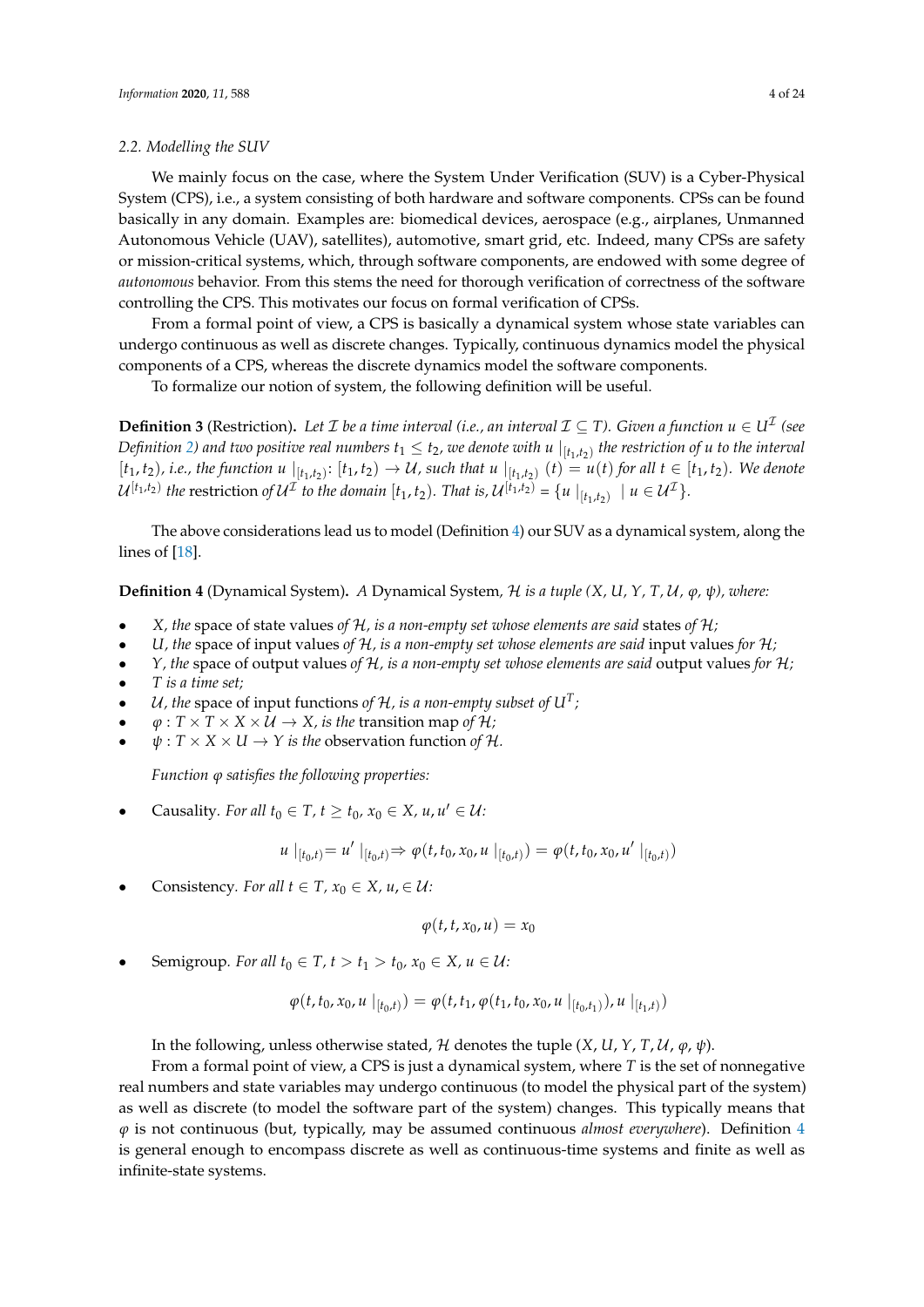# *2.3. Modelling the Specifications*

A specification (Figure [1\)](#page-1-1) defines the requirements that our SUV should satisfy for all operational scenarios. In our simulation-based setting, a specification is also defined through a system, as outlined below.

since it is seldom available in a closed form (except, e.g., for linear, time-invariant systems).

**Notation 1** (Product of input spaces). Let T be a time set and  $\mathcal{U} \subseteq U^T$ ,  $\mathcal{V} \subseteq V^T$  be input spaces. By abuse *of language we denote with*  $U \times V$  *the set*  $\{\theta \in (U \times V)^T \mid \exists u \in U, v \in V$  *s.t.*  $\theta(t) = (u(t), v(t))\}$ .

A specification takes, as input, the SUV input (*operational scenario*) and state and returns a real value assessing the extent to which requirements are satisfied. This is formalized in Definition [5.](#page-4-0)

<span id="page-4-0"></span>**Definition 5** (CPS Specification). Let  $\mathcal{H} = (X, U, Y, T, U, \varphi, \psi)$  be a system. A specification for  $\mathcal{H}$  is a  $s$ *ystem*  $Q = (Z, U \times X, \mathbb{R}, T, U \times X^T, \mu, \theta)$ *, where:* 

- *Z is the space of state values of the system Q;*
- $U \times X$  *is the space of input values of the system Q;*
- R *is the space of output values of the system Q;*
- *T is the* time set *of the system Q (and* H*);*
- $\mathcal{U} \times X^T$  is the space of input functions of Q;
- *µ is the transition map of Q; and,*
- *θ is the observation function of Q.*

<span id="page-4-2"></span>**Example 1** (Example of CPS Specification)**.** *Let* H *be the system defined by the ODE*

 $\dot{x} = -3x + u$ 

*with u constant. Subsequently,*  $H = (X, U, Y, T, U, \varphi, \psi)$  with:

- $X = U = Y = T = \mathbb{R}$ ;
- U *is the set of constant functions from T to U;*
- $\varphi(t_0, t, x_0, u) = e^{-3(t t_0)}(x_0 \frac{u}{3}) + \frac{u}{3};$
- $\eta(t, \bar{x}, u) = \bar{x}.$

*Of course, in general, the function ϕ is not available in a closed form and it can only be computed through simulation (e.g., using simulators, like Simulink, Dymola, or Open Modelica).*

*Suppose that we want to check that the output from H is always close enough to*  $\frac{u}{3}$ *. This could be assessed* by computing the Root Mean Squared Error *(RMSE) of x with respect to*  $\frac{u}{3}$ *. This leads to the specification* Q = (Z, U  $\times$  X,  $\mathbb R$ , T, U  $\times$  X<sup>T</sup>,  $\mu$ ,  $\theta$ ), where: Z = U = X = T =  $\mathbb R$  and the space of input functions of Q consists of *pairs of functions (u, x), where u is a constant function and x maps reals to reals.*

Finally:  $\mu(t_0, t, z_0, u, x) = z_0 + \int_{t_0}^t (x(\tau) - \frac{u}{3})^2 d\tau$  (RMSE) and  $\theta(t, \bar{z}, u, x) = \bar{z}$ .

<span id="page-4-1"></span>In order to formalize the relationship between a system and its specification, we need to define the notion of *monitored system* (Definition [6\)](#page-4-1) [\[20–](#page-19-5)[22\]](#page-19-6) (in the following, as usual in modern programming languages (e.g., Java, Python), the lambda notation *λt*. *f*(*t*) denotes the function *f* that, applied to *t* returns  $f(t)$ ).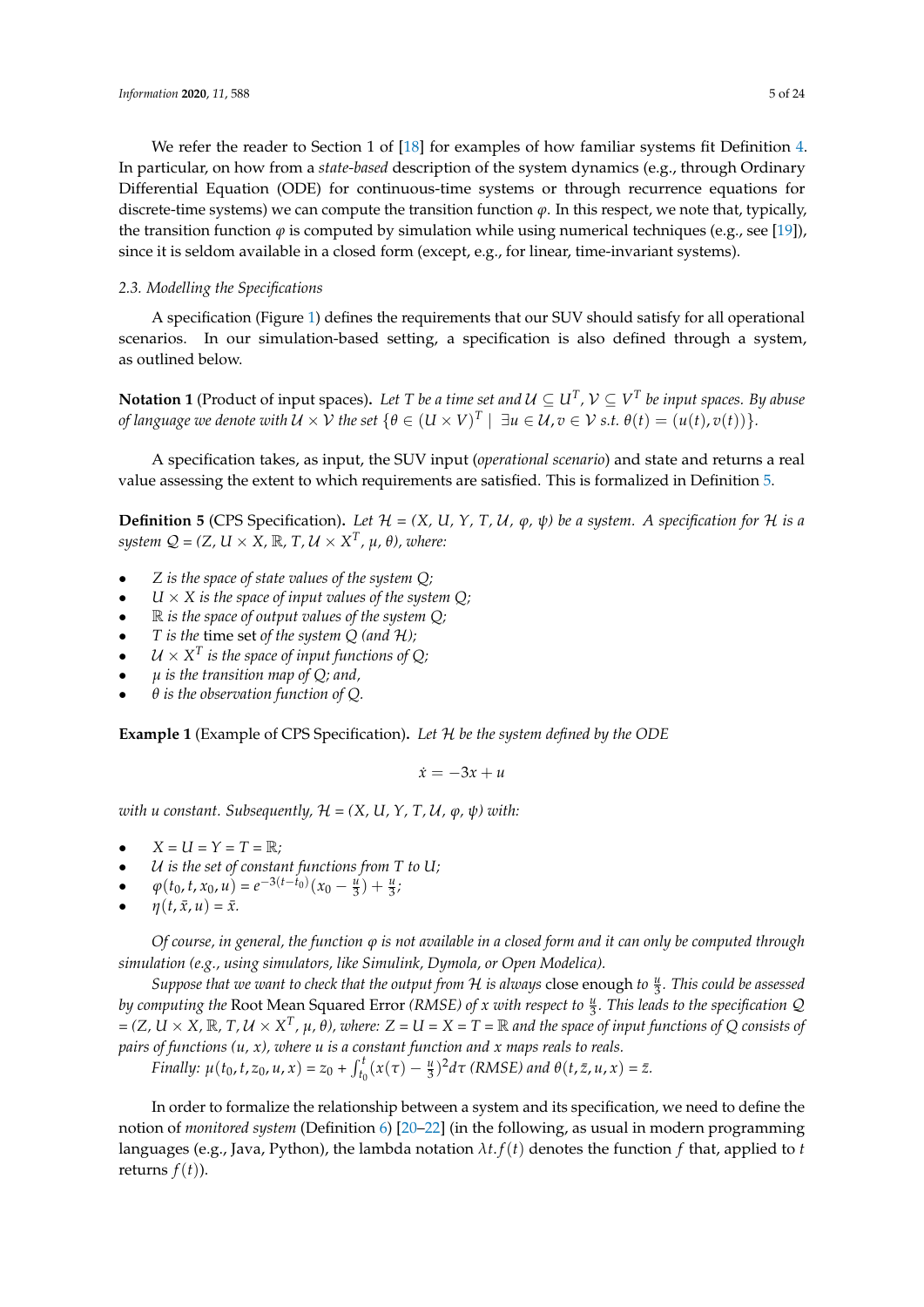**Definition 6** (Monitored system). Let  $H$  *be a system and*  $Q$  *be a specification for it. The*  $(H, Q)$  monitored system *is the system*  $M = (X \times Z, U, \mathbb{R}, T, U, \Phi, \Psi)$  where:

$$
\Phi(t,t_0,(x_0,z_0),u)=(\varphi(t,t_0,x_0,u),\mu(t,t_0,z_0,(u,\lambda t.\varphi(t,t_0,x_0,u))))
$$

*and*

$$
\Psi(t,(x,z),v)=\theta(t,z,(v,x))
$$

**Example 2** (Example of monitored system)**.** *Using the systems* H *and* Q *from Example [1,](#page-4-2) we have that the monitored system (H, Q) is the system*  $\mathcal{M} = (X \times Z, U, \mathbb{R}, T, U, \Phi, \Psi)$  *with:* 

- *X, Z, U, T and* U *as in Example [1;](#page-4-2)*
- $\Phi(t, t_0, (x_0, z_0), u) = (e^{-3(t t_0)}(x_0 \frac{u}{3}) + \frac{u}{3}, z_0 + \int_{t_0}^t ((e^{-3(\tau t_0)}(x_0 \frac{u}{3}) + \frac{u}{3}) \frac{u}{3})^2 d\tau)$  $\Psi(t,(\bar{x},\bar{z}),u)=\bar{z}$

Thus, the output  $\Psi(t, \Phi(t, t_0, (x_0, z_0), u), u)$  of the monitored system at time t is  $z_0 + \int_{t_0}^t ((e^{-3(\tau - t_0)}(x_0 (\frac{u}{3}) + \frac{u}{3}) - (\frac{u}{3})^2 d\tau.$ 

The real value that is returned by Ψ defines our KPI evaluating to which extent the system meets its requirements under the *operational scenario* that is defined by input function *u*. If a KPI is Boolean (i.e., it takes only values in {0, 1}, then we have a *crispy* classification (i.e., the system will *pass* or *fail* to meet the given specification), or else we have a *metric* classification measuring the extent requirements are violated. On such a basis, our verification problem can be formulated, as follows.

<span id="page-5-0"></span>**Definition 7** (Verification problem). Let H be a system, Q be a specification for H and  $t_0 \in T$  a time instant. *We say that*  $H$  satisfies *its specification*  $Q$  *from*  $t_0$  *if for all*  $(x_0, z_0) \in (X \times Z)$ *, for all*  $u \in U$ *, for all*  $t > t_0$ *, we have that:*  $\Psi(t, \Phi(t, t_0, (x_0, z_0), u), u(t)) > 0$ .

*The* verification problem  $(H, Q, t_0)$  consists in checking if H satisfies its specification  $Q$  from  $t_0$  (PASS) *or, otherwise* (FAIL) in providing a counterexample, i.e., a state  $(x_0, z_0) \in (X \times Z)$ , an admissible input *(operational scenario)*  $u \in U$  *and a time instant*  $t > t_0$ *, such that*  $\Psi(t, \Phi(t, t_0, (x_0, z_0), u), u(t)) \leq 0$ .

To limit complexity, an upper limit *h* (*horizon*) is usually given to the value of *t* in Definition [7.](#page-5-0) In this case, we have a *time-bounded verification* problem.

## *2.4. Statistical Model Checking*

From Definition [7,](#page-5-0) we see that a verification problem can be cast as the problem of finding a state, an admissible input (operational scenario), and a time instant, such that the system KPI is negative (i.e., requirements are violated).

Of course, the above problem is computationally prohibitive in general. Thus, many techniques have been developed to compute an approximate solution to it with formal assurance about the verification outcomes. Basically, we have two main options: *first*, focus on simple models (e.g., finite state systems) to make the problem tractable; *second*, use statistical techniques in order to sample the environment (set of operational scenarios) in order to answer the verification problem (Definition [7\)](#page-5-0) with some given statistical confidence.

We note that probabilistic model checking (e.g., PRISM [\[15\]](#page-19-0)) is an exact approach, since it computes exactly the probability of reaching certain states and it suffers of the state explosion problem, much as the deterministic model checking. In order to overcome this, statistical techniques are used. Furthermore, non exhaustive approaches, for example *falsification* [\[23\]](#page-19-7), do not provide a formal guarantee about the verification outcome. Thus, both probabilistic model checking (see [\[24\]](#page-19-8)) and non exhaustive verification are out of our scope, because: probabilistic model checking returns an exact result; and, non exhaustive verification does not provide a statistical confidence level.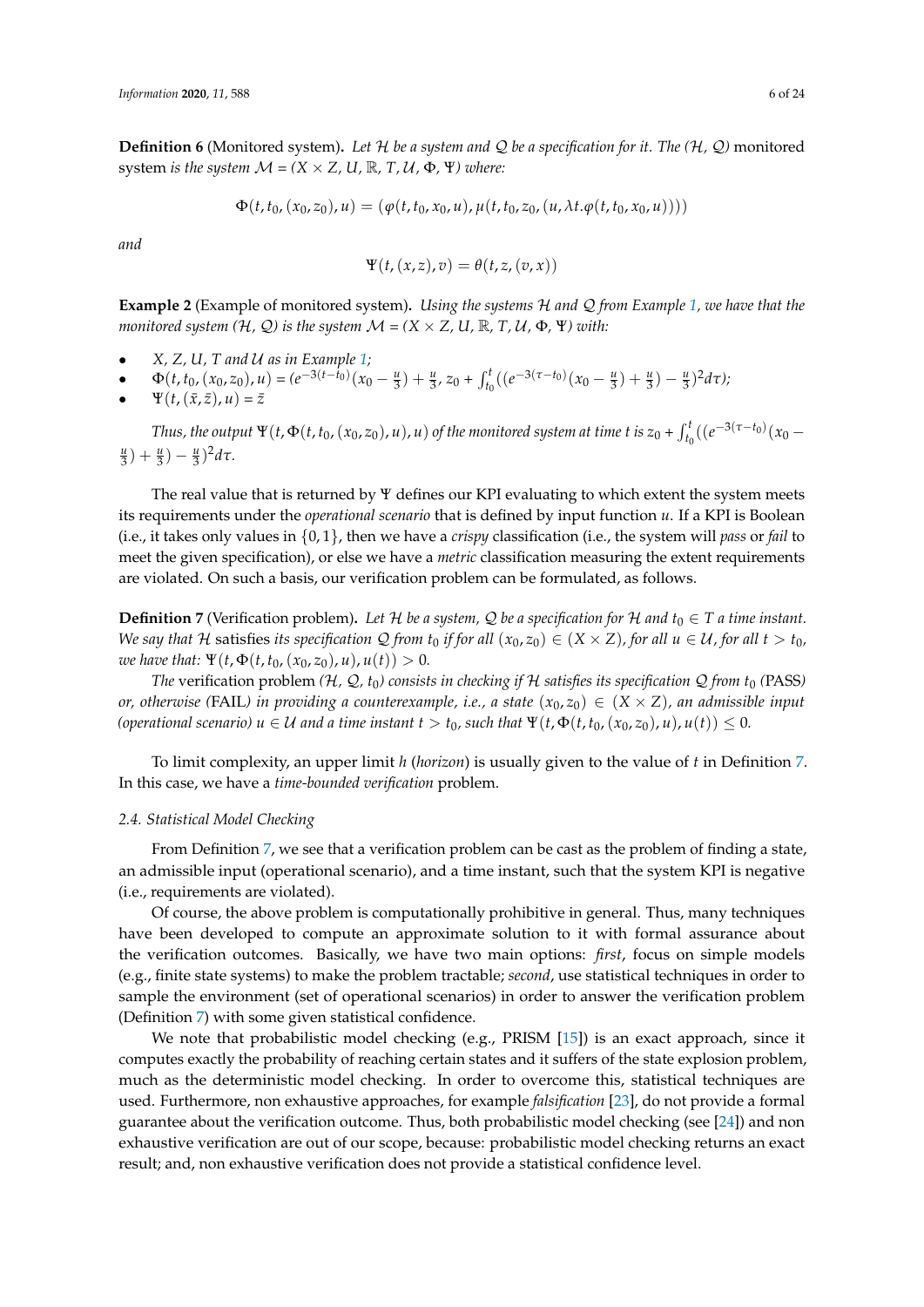<span id="page-6-2"></span>SMC follows the *second* approach and, indeed, offers a set of methods and software tools to solve the above problem in many different settings.

In the following, we will survey the available tools to carry out formal verification via SMC and categorize them on the basis of the environment model (i.e., space of input functions in Definition [2\)](#page-2-1), SUV model (i.e., system in Definition [4\)](#page-3-0), and specification model (i.e., SUV specification in Definition [5\)](#page-4-0) they can support. This will help users in deciding which tool to use for a given verification task, trading off between the completeness of the environment model (all operational scenarios represented), faithfulness of the SUV model (all possible behaviors represented), and expressiveness of the specification language (all requirements are adequately formalized).

Finally, from a computational perspective, we will categorize tools with respect to the SMC algorithm used. This will enable users to evaluate which kind of parallelism they can expect to easily implement on the basis of the sampling mechanism used.

#### <span id="page-6-0"></span>**3. Background**

By defining a probability measure on our set of operational scenarios  $U$  (space of input functions—see Definition [2\)](#page-2-1), we can regard the deterministic system (SUV) in Definition  $4$  as a stochastic system. In such a context, the verification problem in Definition [7](#page-5-0) will aim at estimating the probability that the system specification is satisfied. Such a probability can be computed while using numerical as well as statistical techniques.

Numerical Model Checking (NMC) techniques (e.g., [\[25](#page-19-9)[,26\]](#page-19-10)) need an explicit finite state model (*white box*) for the SUV. They compute accurate results, but they do not scale very well to large systems, because they suffer from the *state space explosion problem*.

SMC methods avoid an explicit representation of the SUV state space. They use a simulation-based approach and statistical inference over observations in order to establish whether a property, specified through a stochastic temporal logic (which is then transformed into a specification for the SUV as in Definition [5\)](#page-4-0), is true within statistical confidence bounds. When compared to numerical techniques, SMC overcomes the state explosion problem and scales better to big systems, but only guarantees correctness in a statistical sense. Nevertheless, it is sometimes the only feasible approach to the problem.

SMC takes as input a model defining the dynamics of a system  $S$  and a property  $\varphi$ , defined as a logical formula. The goal of SMC is to decide whether S satisfies *ϕ* with a probability that is greater than or equal to a certain threshold *α*. In formal terms, we denote the SMC problem as  $S \models P_{\geq \alpha}(\varphi)$ .

In the next sections, we describe the models that can be used to represent the system and the kind of temporal logics used to express the properties. Because all of the approaches are simulation-based, we have that all SUV models and languages to define properties discussed in the following can be transformed, respectively, into the general definitions in Definitions [4](#page-3-0) and [5.](#page-4-0)

#### <span id="page-6-1"></span>*3.1. System Models*

Quite often, rather than considering deterministic systems with stochastic inputs as in Definition [4,](#page-3-0) SMC considers systems without inputs with nondeterministic or stochastic transitions. This can be accomodated in our setting, as discussed at the beginning of Section [2.](#page-1-0) Accordingly, in our context, we will consider these two modelling approaches to be equivalent.

SMC input systems can be modelled through different kind of structures, such as *DTMC* or *CTMC* [\[26](#page-19-10)[,27\]](#page-19-11), and by *Generalized Semi Markov Process (GSMP)* [\[28\]](#page-19-12).

A DTMC is defined as a tuple  $M = (S, s_0, P, L)$ , where: *S* is a set of states (*state space*),  $s_0 \in S$  is the initial state,  $P : S \times S \rightarrow [0, 1]$  is the transition function, and *L* is a function labeling states with atomic propositions. A CTMC is a *Markov Chain*, where time runs continuously. GSMP [\[29\]](#page-19-13) is a stochastic process where the transition from one state to another depends on a set of several possible events that are associated with the current state.

Furthermore, SMC can be applied to *Discrete Event Stochastic Processes (DESPs)*, consisting of a set of states, which can be infinite, and whose dynamic depends on a set of discrete events. DESPs can be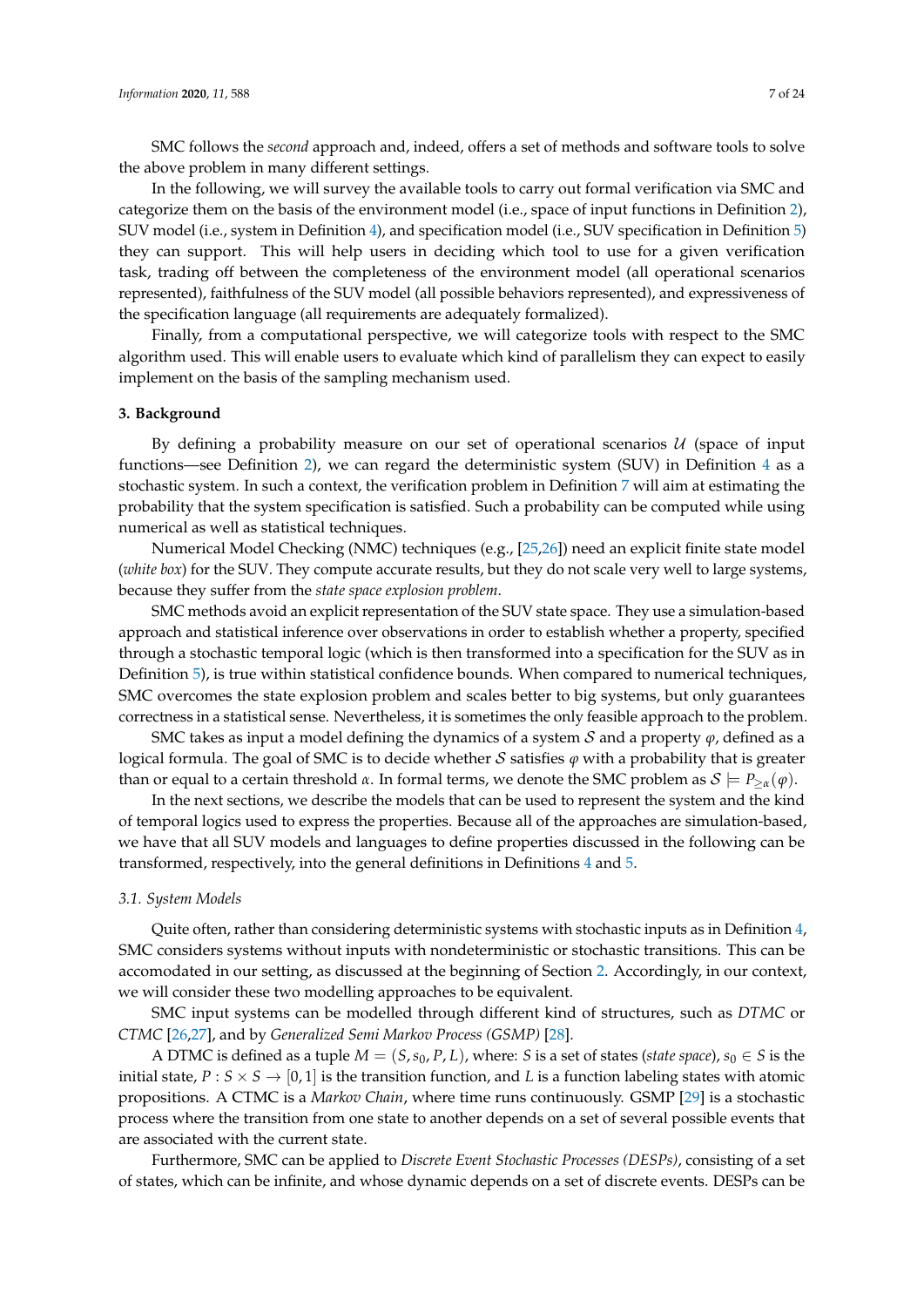modelled as *Generalized Stochastic Petri Net (GSPN)* [\[30\]](#page-19-14), which is a bi-partite graph that consists of two classes of nodes: *places*, representing the state of the modelled system; *transitions*, encoding the model dynamics.

SMC algorithms for *Probabilistic Timed Automaton (PTA)* are also available [\[31\]](#page-19-15). Using PTA, we can represent systems with probabilistic and real-time features.

More recently, SMC has been applied also to timed and hybrid systems with a stochastic behavior, like *Stochastic Hybrid Automaton (SHA)* and *Stochastic Timed Automaton (STA)* (see [\[32\]](#page-19-16)). Some SMC algorithms also accept, as input models, *Markov Decision Processes (MDPs)* [\[33\]](#page-19-17), which are particular sequential decision models [\[34\]](#page-19-18) that are characterized by a set of states, a set of actions, probabilistic transitions, and rewards, or costs, which are associated to the actions, such that each decision only depends on the current state and not on the past. MDPs are often used to model concurrent process optimization problems.

SMC tools, like VeSTa or MultiVeSTa, which will be discussed in the following Sections [5.1](#page-10-1) and [5.2,](#page-11-0) take, as input, models whose behavior is described through *Probabilistic rewrite theories* [\[35\]](#page-19-19), which is a general high-level formalism to specify probabilistic systems.

The SMC tool SAM (in Section [5.16\)](#page-14-0) works on systems that are modelled through StoKLAIM [\[36\]](#page-19-20), which is a Markovian extension of KLAIM (*Kernel Language for Agents Interaction and Mobility*) [\[37\]](#page-20-0), a language that is used to model mobile and distributed systems.

#### <span id="page-7-0"></span>*3.2. System Properties*

The properties to be evaluated represent a set of behaviors of the system under verification and can be qualitative or quantitative. Verifying a *qualitative* property means deciding between two mutually exclusive hypotheses, namely if the probability to satisfy the property is above or below a certain threshold. *Quantitative* properties concern computing the estimation of a stochastic measure, i.e., the expected value of the probability that a given property is satisfied.

Properties are expressed through a temporal logic and, in literature, many different kinds of logics exist, as outlined below.

*Linear Temporal Logic (LTL)* [\[38\]](#page-20-1) is the top family of temporal logics that reason along linear traces through time, where each instant is followed by only one future step. *Bounded Linear Temporal Logic (BLTL)* extends *LTL* by adding upper time bounds (bounded time of steps when the time domain is discrete) to temporal operators. *Probabilistic Bounded Linear Temporal Logic (PBLTL)* adds probabilistic operators to BLTL. *PBLTLc* corresponds to PBLTL with numeric constraints. Metric Temporal Logic (MTL) [\[39\]](#page-20-2) and Metric Interval Temporal Logic (MITL) [\[40\]](#page-20-3) both extend LTL by introducing an explicit representation of time.

Another class of stochastic logics considers time evolving in a branching fashion, rather than on a line. This class includes the *Computational Tree Logic (CTL)* [\[41\]](#page-20-4), which is used to express qualitative properties over (non-stochastic) transition systems. *Probabilistic Computational Tree Logic (PCTL)* [\[42\]](#page-20-5) extends CTL by including operators and time bounds to express the quantitative properties of a DTMC, say *M*. If *s* is a state of *M* and  $\varphi$  is a PCTL formula, then  $s \models P_{\geq \alpha}(\varphi)$  means that "the probability that *ϕ* is satisfied in the next state of outgoing paths from state *s* is greater than or equal to *α*".

Several extensions of PCTL exist, like *Continuous Stochastic Logic (CSL)* [\[43\]](#page-20-6), which can be used to express quantitative properties of *CTMCs*; *Quantitative Temporal Expressions (QuaTEx)* [\[35\]](#page-19-19), a query language that is used to investigate quantitative aspects of probabilistic rewrite systems; *PCTL*\* [\[44\]](#page-20-7), used to specify quantitative properties of *DTMCs* or *MDPs*. *PCTL*\* formulas can be interpreted over the states of a fully or concurrent probabilistic system. *CSLTA* [\[45\]](#page-20-8) is a superset of CSL for CTMC that allows for specifying path formulas through a one-clock Deterministic Timed Automaton (DTA).

*Hybrid Automata Stochastic Language (HASL)* is a temporal logic formalism that is used to define properties over DESPs (Section [3.1\)](#page-6-1). A HASL formula consists of an automaton and an expression. The *automaton* is a *Linear Hybrid Automaton (LHA)*, i.e., a hybrid automaton with data variables whose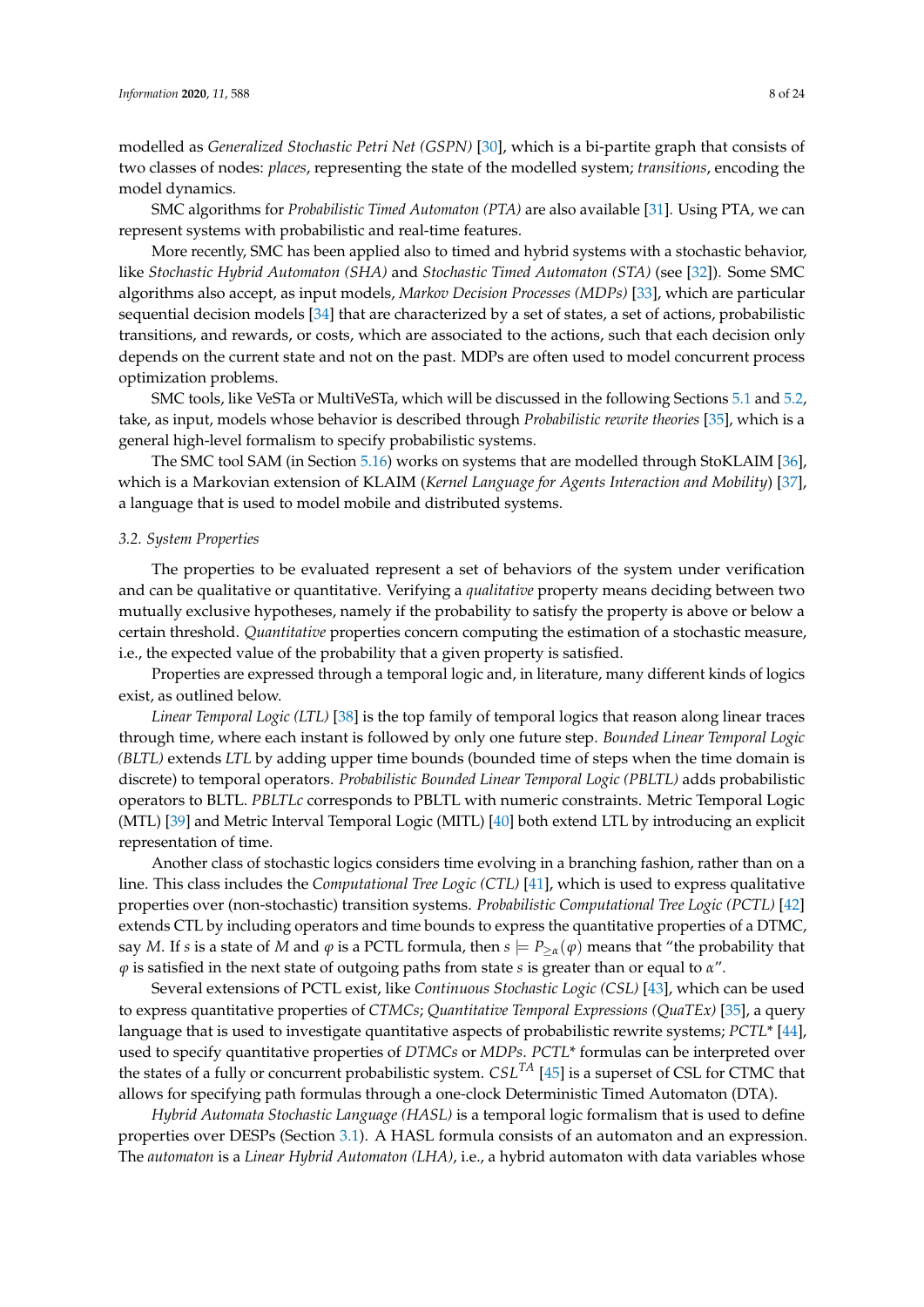dynamic depends on the modelled system states. The *expression* refers to the moments of path random variables associated with path executions of the system.

Finally, *Mobile Stochastic Logic (MoSL)* is a temporal stochastic logic that was introduced in [\[36\]](#page-19-20). MoSL is based on CSL and allows us to refer to the spatial structure of a mobile network. MoSL can be used to specify both qualitative and quantitative properties.

#### <span id="page-8-1"></span>**4. Statistical Inference Approaches**

When using SMC algorithms, the system is simulated many times by executing Monte Carlo experiments. The property  $\varphi$  to be verified is checked at each simulation (sample). Let us associate a Bernoulli random variable *Z* to one simulation. We assume that *Z* is 1 if  $\varphi$  is satisfied, 0 otherwise, and that  $Pr[Z = 1] = p$  and  $Pr[Z = 0] = 1 - p$ .

*HT*, as described in Section [4.1,](#page-8-0) *Estimation*, Section [4.2,](#page-8-2) and *Bayesian analysis*, Section [4.3,](#page-9-0) can be used as engines for the SMC algorithms, as outlined below.

#### <span id="page-8-0"></span>*4.1. Hypothesis Testing*

The hypothesis testing approach consists of the evaluation of two mutually exclusive hypotheses, namely the *null hypothesis*  $H_0: p \geq \theta$ , and the *alternative hypothesis*  $H_1: p < \theta$ , where  $\theta$  is a given threshold value. If we assert that *H*<sup>0</sup> is false while it is true, we make a *Type I* error (or *false positive*); if we decide to reject *H*1, while it is true, we make a *Type II* error (or *false negative*). Let us denote, with *α*, the probability of Type I errors and with  $β$  the probability of Type II errors.

HT can be used to analyze both *qualitative* and *quantitative* properties. It can be performed on a set of samples that can be generated in advance or on demand. In the former case, the sample size is fixed. In the latter case, called *sequential testing*, the samples are collected incrementally and their number is not predetermined. In a sequential testing approach, the decision of whether or not to continue sampling is made based on the samples that were generated up to that point. Mixtures of the two types of sampling generation are possible. This is discussed in [\[5\]](#page-18-4), where several approaches to HT are described, differing from each other in the guarantees they give about the correctness of the result. The algorithms implementing these approaches are the following: the *Chernoff C.I.* method, using a fixed sample size test, resting on a confidence interval based on the Chernoff–Hoeffding bound [\[46\]](#page-20-9); the *Gauss C.I.*, that is a similar procedure based on the Gaussian approximation to determine the confidence interval; the *Chow–Robbins* test, a sequential test method that continues sampling until the width of the confidence interval has reached a given value; the *Sequential Probability Ratio Test (SPRT)* technique of Wald [\[47\]](#page-20-10) and its fixed sample size variant, the *Gauss–SSP* test, where SSP stands for *Single Sampling Plan* (see [\[48\]](#page-20-11) for details).

When compared to simple sequential testing, SPRT is optimal in the sense that it minimizes the average sample size before a decision is made. The last method is the *Chernoff–SSP* test, which is a variant of the Gauss-SSP test using the Chernoff–Hoeffding bound instead of the Gaussian approximation.

When properties to be verified are rare, that is the probability that they hold is low, the number *N* of simulations required can explode. Fortunately, two techniques, such as *Importance Sampling (ISA)* and *Importance Splitting (ISS)*, can be applied to reduce *N*. ISA works by sampling through a weighted distribution, such that a rare property is more likely to be observed. Subsequently, the results are compensated by the weights, in order to estimate the probability under the original distribution. ISS works by decomposing the sampling from the rare probability distribution into the sampling from the product of less rare conditioned probabilities. See [\[49](#page-20-12)[–51\]](#page-20-13) for an in-depth discussion about the two mentioned rare properties techniques.

#### <span id="page-8-2"></span>*4.2. Estimation*

Estimation is the kind of inference approach that is typically used to verify quantitative properties. Existing SMC algorithms rely on classical Monte Carlo based techniques in order to estimate a property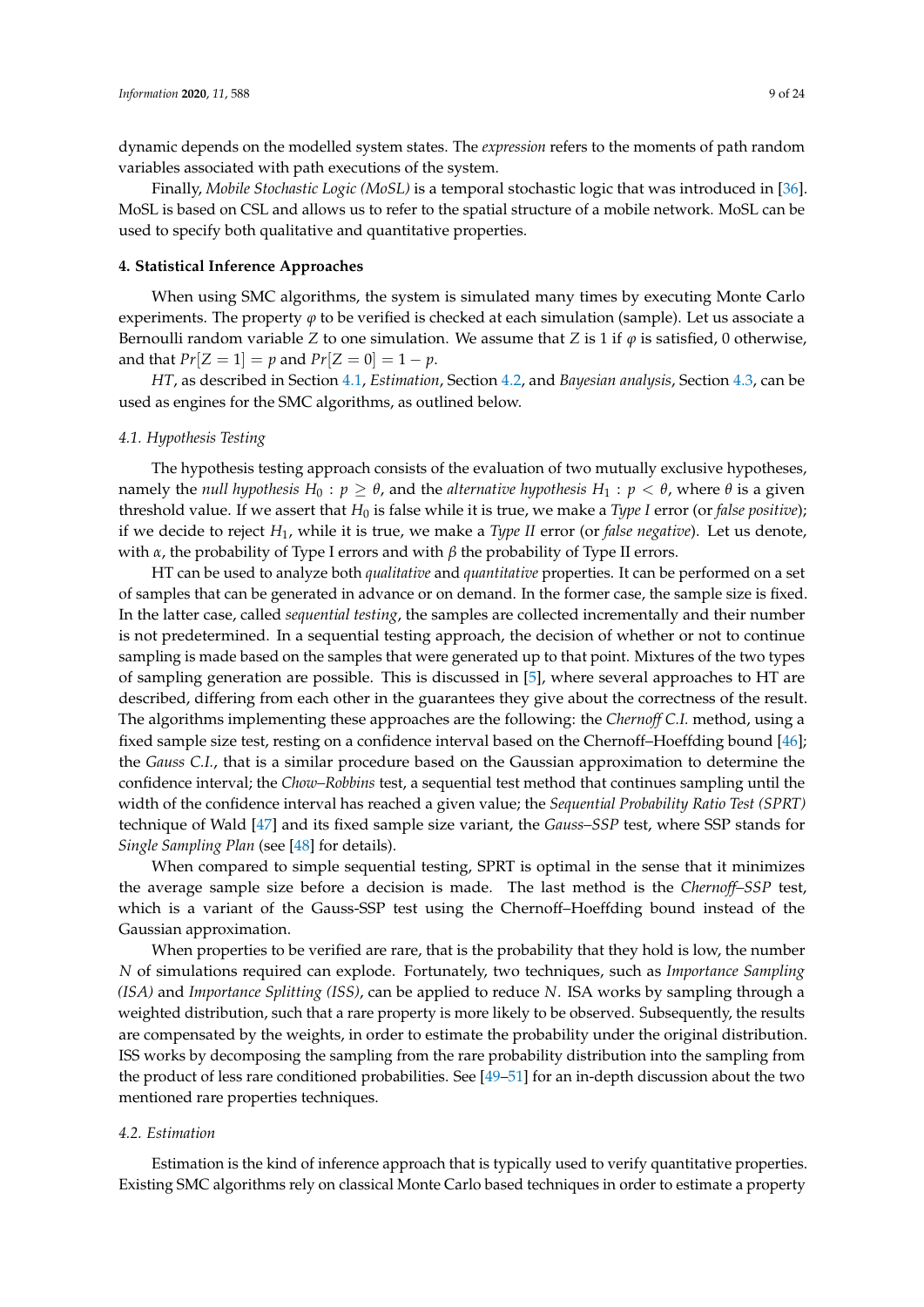with a corresponding *confidence interval*. The system model is repeatedly simulated and, if *ϕ* is the property to be evaluated and *p* is the probability to satisfy  $\varphi$ , an  $(\varepsilon, \delta)$  approximation  $\hat{p}$  of *p* is computed, with the assurance that the probability of error is  $Pr(|\hat{p} - p| \ge \epsilon) \le \delta$ , where  $\epsilon$  and  $\delta$  are, respectively, the precision and confidence.

The confidence interval can be computed using different approaches, each one affecting the number of simulations *N* to perform. For instance, according to the Chernoff–Hoeffding bound [\[46\]](#page-20-9) *N* is fixed a priori by setting  $N = (\ln 2 - \ln \delta)/(2\epsilon^2)$ . The *Confidence Interval (CI)* method, taken as input two parameters  $\alpha$  and  $\delta$ , samples until the size of the  $(1 - \alpha) \times 100\%$  confidence interval, computed while using the *Student's t-test*, is bounded by *δ*.

In [\[52](#page-20-14)[,53\]](#page-20-15), Grosu and Smolka show how to compute an  $(\epsilon, \delta)$  approximation  $\hat{p}$  of *p* satisfying the property:

$$
Pr[p(1 - \epsilon) \le \hat{p} \le p(1 + \epsilon)] \ge (1 - \delta)
$$
\n(1)

This can be done with an optimal number of simulation traces *N*, through the Optimal Approximation Algorithm  $OAA$  that was introduced by Dagum et al. in [\[54\]](#page-20-16).  $OAA$  uses the minimum number *N* of traces to compute an  $(\epsilon, \delta)$  approximation, within a constant factor, of a random variable distributed in [0, 1].  $OAA$  algorithm improves the classic Monte Carlo algorithm, which is based on the hypothesis testing approach, since *N* is computed at runtime. This result is obtained by applying the sequential testing approach of Wald [\[47\]](#page-20-10) to decide when to stop simulating. As well as for HT, as discussed in Section [4.1,](#page-8-0) when quantitative properties to be verified are rare, ISA or ISS can be applied (see [\[49](#page-20-12)[–51\]](#page-20-13)), together with the algorithm that was selected to solve the estimation problem, in order to reduce the number of simulations to perform.

#### <span id="page-9-0"></span>*4.3. Bayesian analysis*

The Bayesian approach to SMC is based on the usage of *Bayes's theorem* and *sequential sampling*, and can be associated with both HT and Estimation. Additionally, in this case, as for Hypothesis Testing (Section [4.1\)](#page-8-0) and Estimation (Section [4.2\)](#page-8-2) algorithms, the system model is repeatedly simulated. The difference is that Bayes's theorem requires prior knowledge of the model to be verified, which is the *prior* density of a given random variable. Sequential sampling, as discussed in Section [4.1,](#page-8-0) means that the number of simulations to perform is decided at run-time. The properties to be verified are expressed as BLTL formulas and input systems are modelled as Discrete-Time Hybrid System (DTHS) (see Section [2\)](#page-1-0).

The algorithm to perform SMC by Bayesian HT, introduced in [\[55\]](#page-20-17), at each trace of the system model, generated by simulation, checks if a certain property is satisfied or not. Subsequently, it uses the *Bayes factor*  $B$  to decide whether the *null hypothesis*  $H_0$  or the *alternative hypothesis*  $H_1$  has to be accepted.

Zuliani et al. in [\[7\]](#page-18-6) propose a Bayesian statistical Estimation algorithm. The main goal of this approach is estimating the (unknown) probability *p* that a random execution trace of the system model satisfies a fixed property *φ*. The estimate corresponds to a *confidence interval*, i.e., an interval that contains *p* with a high probability. Since *p* is unknown, it must be assumed that *p* is given by a random variable whose density is known *a priori*. The Bayesian Estimation algorithm iteratively generates traces of the system model and for each trace executes the following steps: checks whether *φ* is satisfied; computes the posterior mean, whhich is the Bayes estimator, of *p*; computes an interval estimate; produces a posteriori probability of *p*.

Finally, Bortolussi et al. in [\[56\]](#page-20-18) present a novel approach, to the statistical model checking, based on the Bayes analysis and it is called *Smoothed Model Checking*. Their goal is computing a statistical estimation (and a confidence interval) of the satisfaction of a MITL property against an *Uncertain* CTMC, which is a CTMC indexed by a parameter vector.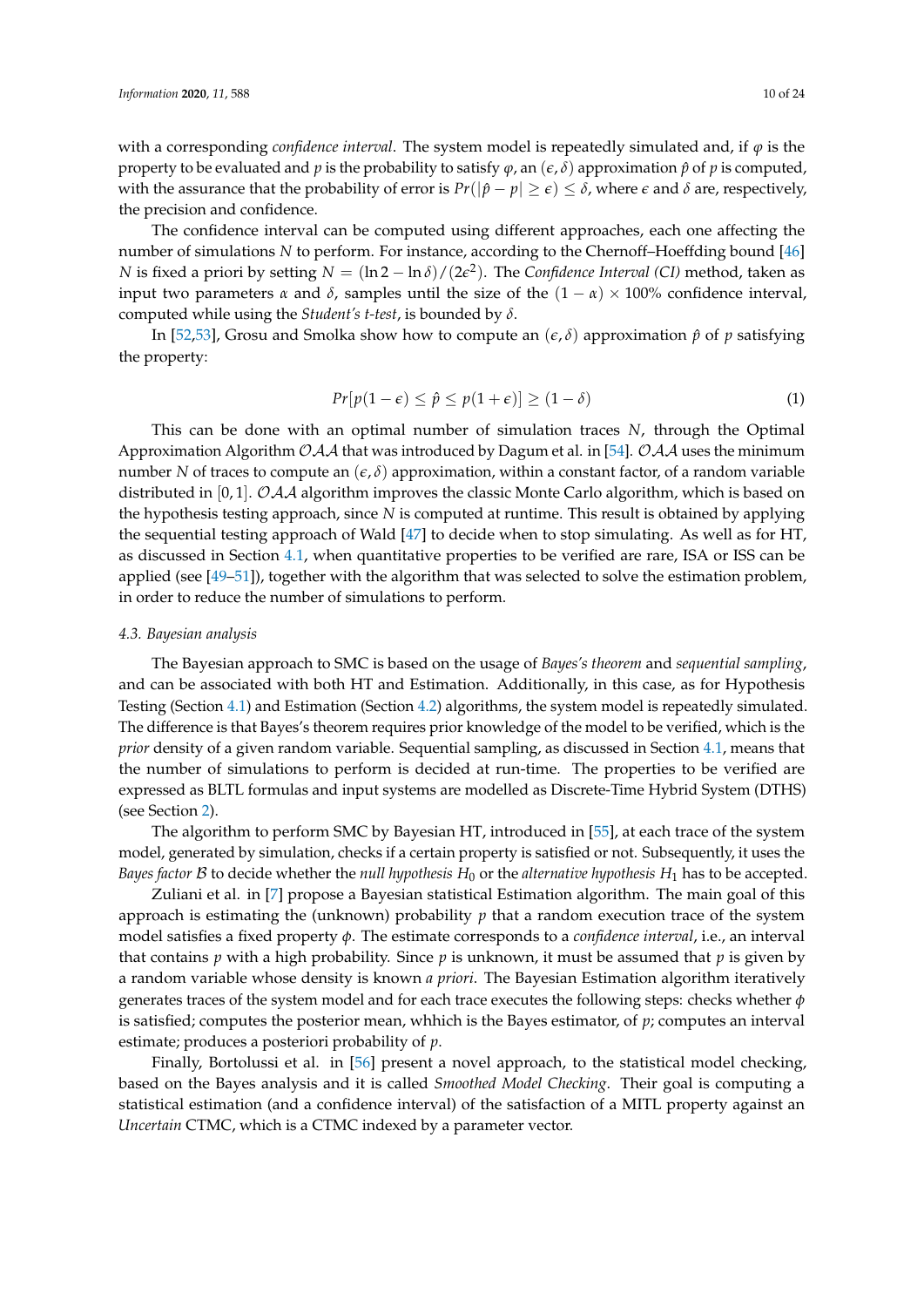<span id="page-10-3"></span>In Table [1,](#page-10-2) we summarize the main algorithms, as explained in the previous sections, which can be used to carry out Hypothesis testing or Estimation. For each algorithm, we specify whether the number *N* of simulation runs to execute is predetermined or not.

<span id="page-10-2"></span>**Table 1.** For each considered algorithm we show with a • if it supports *Hypothesis Testing* (HT) and/or *Estimation* (E). In the last column *yes* means that the algorithm pre-computes the number of samples (#Samples Fixed a Priori), whereas *no* means that the number of samples is computed at runtime.

| Algorithm     | <b>HT</b> | E | #Samples Fixed a Priori |
|---------------|-----------|---|-------------------------|
| Gauss-SSP     |           |   | yes                     |
| C.L           |           |   | yes                     |
| Chernoff C.I. |           |   | yes                     |
| Chernoff SSP. |           |   | yes                     |
| Chow-Robbins  |           |   | no                      |
| <b>SPRT</b>   |           |   | no                      |
| Bayesian HT   |           |   | no                      |
| Bayesian E    |           |   | no                      |
| (*) A A       |           |   | no                      |

## <span id="page-10-0"></span>**5. Statistical Model Checking Tools**

In this section, we describe some of the existing Monte Carlo based SMC tools, focusing on those that are directly available to the academic community. There exist tools using simulation-based techniques, but whose output is not a statistical confidence interval, which are not included in our review, like: SyLVaaS [\[57\]](#page-20-19), a Web-based software-as-a-service tool for System Level Formal Verification of CPSs; S-TaLiRo [\[58\]](#page-21-0), which is a tool performing temporal logic falsification of properties over non-linear hybrid systems; Ariadne [\[59\]](#page-21-1), which is a tool for the formal verification of CPSs, using reachability analysis for nonlinear hybrid automata; SpaceEx, a tool platform for reachability and safety verification of continuous and hybrid systems [\[60\]](#page-21-2); Symbolic PathFinder [\[61\]](#page-21-3), a SMC tool implementing approximate algorithms for MDP.

For each surveyed tool, we give a brief description and some details about: the kind of models supported; the languages used to specify the properties to be verified; and, the statistical inference approach used (HT and/or Estimation and/or Bayesian analysis). The information about the environment model, that stem from the kind of model, are summarized in Table [2.](#page-16-0)

Tools performing statistical inference by algorithms not discussed in Section [4](#page-8-1) (e.g., SAM, GreatSPN) will not be included in the taxonomy that is given in Table [2.](#page-16-0)

#### <span id="page-10-1"></span>*5.1. (P)VeStA*

VeStA is a Java-based tool for statistical analysis of probabilistic systems. It implements the statistical methods from [\[27](#page-19-11)[,43\]](#page-20-6), based on Monte-Carlo simulation and simple statistical hypothesis testing [\[62\]](#page-21-4).

**Model and Property.** This tool can verify properties expressed as CSL/PCTL formula (Section [3.2\)](#page-7-0), against probabilistic systems that are specified as CTMCs or DTMCs (Section [3.1\)](#page-6-1). VeStA is able also to statistically evaluate, in a Monte Carlo based way, the expected value of properties expressed in *QuaTEx* (Section [3.2\)](#page-7-0), over the observations performed on *probabilistic rewrite theories* models. In this last case, models are described through PMAUDE, which is an executable algebraic specification language [\[35\]](#page-19-19).

**Statistical Inference approach.** VeStA performs SMC by using classic statistical hypothesis testing (Section [4.1\)](#page-8-0), rather than sequential hypothesis testing, according to the algorithm described in [\[63\]](#page-21-5). In particular, VeStA implements the *Gauss-SSP* hypothesis testing (Section [4.1\)](#page-8-0), which is a fixed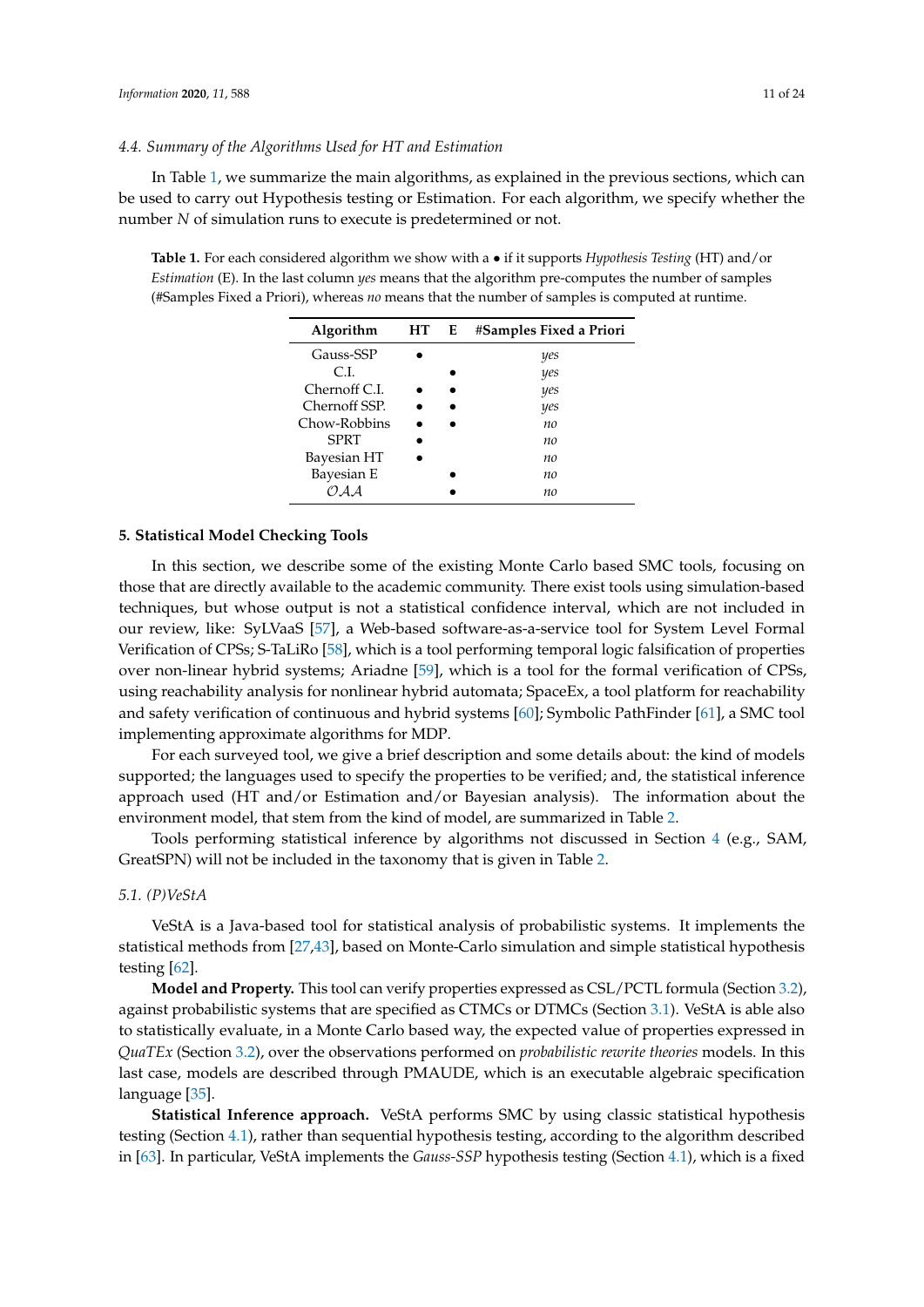sample size version of the SPRT algorithm of Wald (Section [4.1\)](#page-8-0). Consequently, it is easily parallelizable. PVeStA [\[64\]](#page-21-6) is the tool extending and parallelizing the SMC algorithms implemented in VeStA.

#### <span id="page-11-0"></span>*5.2. MultiVeStA*

MultiVeStA [\[65\]](#page-21-7) extends VeStA (and PVeStA) with an important feature that is the integration with several existing discrete event simulators, in addition to the already supported ones.

**Model and property.** Properties to be verified are expressed in *Multi Quantitative Temporal Expressions (MultiQuaTEx)* query language, which extends *QuaTEx* (Section [3.2\)](#page-7-0) and allows for querying more variables at a time through multiple observations on the same simulation. This represents an improvement of the performance obtained when evaluating several expressions. The supported SUV models are Discrete Event Systems (DESs).

**Statistical Inference approach.** MultiVeStA performs an estimation of the expected value of *MultiQuaTEx* properties by HT the Chow–Robbins method (Section [4.1\)](#page-8-0).

## *5.3. Simulation-Based SMC for Hybrid Systems*

There are many tools supporting SMC for hybrid systems, for example: ProbReach [\[66\]](#page-21-8), Probably Approximately Correct (PAC) for hybrid systems verification [\[67](#page-21-9)[,68\]](#page-21-10), and Plasma [\[69\]](#page-21-11). Here, we focus on tool that can interface in a black-box fashion with any available simulator for hybrid systems. One of those is Plasma [\[70](#page-21-12)[,71\]](#page-21-13) which is a SMC platform that may be invoked from the command line or embedded in other software as a library. This tool uses external simulators (e.g., Simulink, SystemC) in order to define the SUV as well as the property to be verified.

**Model and Properties.** Plasma Lab accepts properties described as BLTL extended with customized temporal operators, against stochastic models such as CTMCs and MDPs (Section [3.1\)](#page-6-1).

**Statistical Inference approach.** Plasma Lab can verify both qualitative and quantitative properties. In fact, the tool implements, among others, the following algorithms: the Monte Carlo probability estimation based on the Chernoff–Hoeffding bound [\[46\]](#page-20-9), to decide *a priori* the number of simulations to execute; the SPRT algorithm for hypothesis testing; *ISA* when the properties are "rare" (Section [4.1\)](#page-8-0).

## *5.4. APMC*

The *Approximate Probabilistic Model Checker* (APMC) is a model checker implementing an efficient Monte Carlo-based method in order to approximate the probability that a monotone property is satisfied, with high confidence, by a fully probabilistic system. This algorithm is described in [\[72\]](#page-21-14). In [\[73\]](#page-22-0) the optimal approximation algorithm  $OAA$  (Section [4.2\)](#page-8-2) is used to obtain a randomized approximation scheme with multiplicative error parameter.

**Model and property.** APMC is used to verify quantitative properties over fully probabilistic transitions systems or DTMCs (Section [3.1\)](#page-6-1). In 2006, APMC has been extended to manage also CTMCs (see [\[74\]](#page-22-1)). Properties to be checked are expressed as LTL (Section [3.2\)](#page-7-0) formulas.

**Inference approach.** This tool performs estimation through a Monte-Carlo sampling technique, based on the Chernoff–Hoeffding bound (Section [4.1\)](#page-8-0), which is naturally parallelizable.

## <span id="page-11-1"></span>*5.5. PRISM*

PRISM [\[15\]](#page-19-0) is a Probabilistic Symbolic Model Checker that from the version 4.0 offers support for SMC of several types of probabilistic models. Furthermore, in [\[75\]](#page-22-2), a parallelized version of PRISM has been extended to handle MDPs.

**Model and property.** DTMCs, CTMCs, MDPs models (Section [3.1\)](#page-6-1) are described through the PRISM modelling language, while the properties to be verified are defined by several probabilistic temporal logics, incorporating PCTL, PCTL\*, CSL. and LTL (Section [3.2\)](#page-7-0).

**Statistical Inference approach.** The tool uses the SPRT (Section [4.1\)](#page-8-0) in order to verify qualitative properties and the following algorithms to verify the quantitative properties (Section [4.2\)](#page-8-2): *CI* method,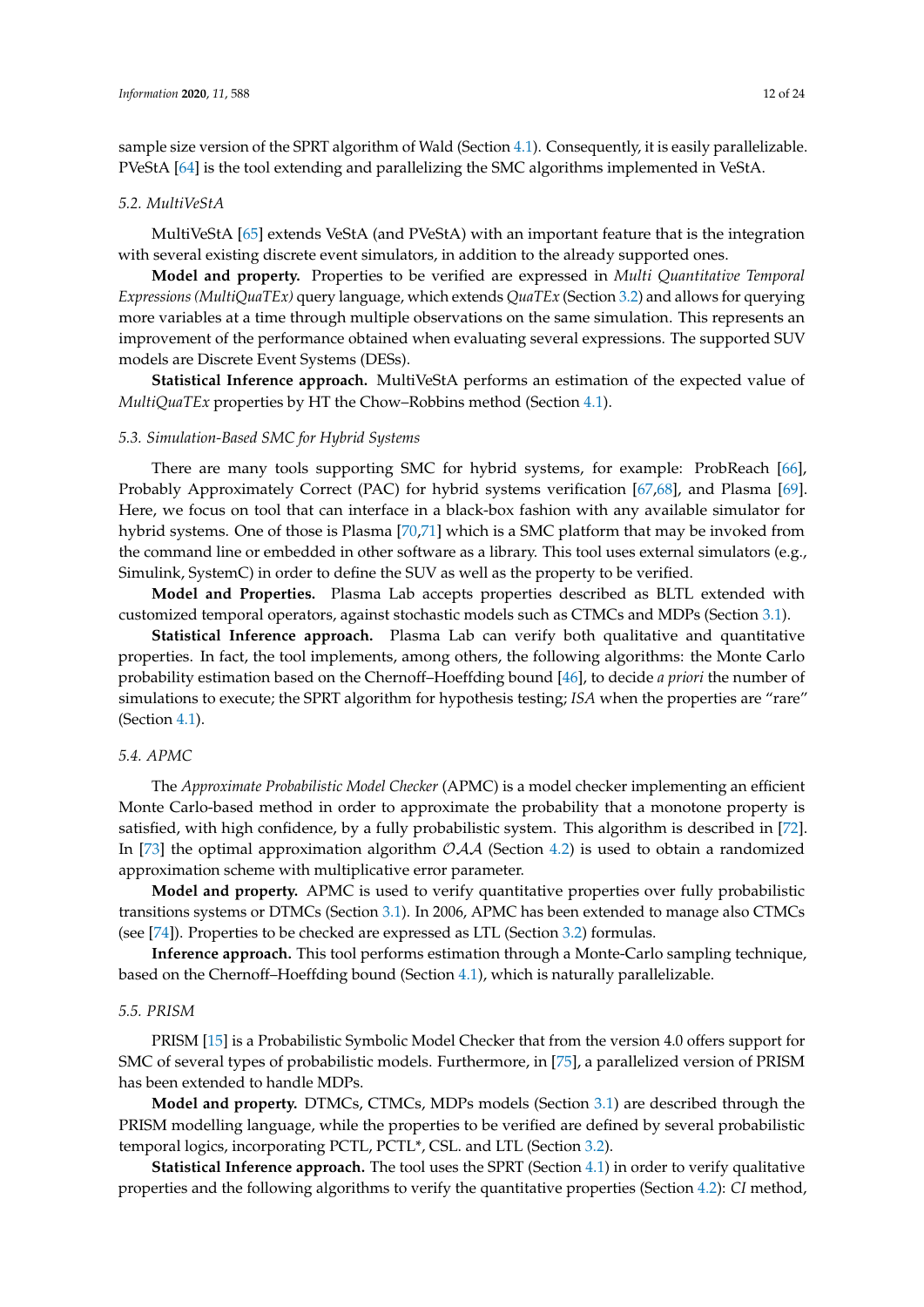*Asymptotic Confidence Interval (ACI)* method, and *Approximate Probabilistic Model Checking (APMC)* method. All of these algorithms precompute the number of samples to be generated. See [\[76\]](#page-22-3) for an updated detailed description.

## *5.6. Ymer*

Ymer, as illustrated in  $[77]$ , is a command-line tool written in C and C++, which implements the SMC techniques that are based on discrete event simulation and acceptance sampling. Furthermore, in the Ymer tool, two sampling-based algorithms for the statistical verification of time-unbounded properties of DTMCs are implemented (see in [\[78\]](#page-22-5)).

**Model and property.** This tool can verify CSL properties against CTMCs and PCTL properties against DTMCs (Sections [3.1](#page-6-1) and [3.2\)](#page-7-0).

**Statistical Inference approach.** Ymer implements both sampling with a fixed number of observations and sequential acceptance sampling, performed through the SPRT method (Section [4.1\)](#page-8-0). Ymer includes support for distributed acceptance sampling, i.e., the use of multiple machines to generate observations, which can result in significant speedup as each observation can be generated independently. The work in [\[78\]](#page-22-5) also implements, in Ymer, estimation through two different approaches, the first based on Chernoff C.I and the second based on the Chow–Robbins sequential method.

## *5.7. UPPAAL-SMC*

UPPAAL-SMC [\[79\]](#page-22-6) is a stochastic and statistical model checking extension of UPPAAL [\[80\]](#page-22-7), which is a toolbox for the verification of real-time systems, jointly developed by Uppsala University and Aalborg University.

**Model and Properties.** UPPAAL-SMC implements techniques in order to verify both quantitative and qualitative properties of timed and hybrid systems with a stochastic behavior, whose dynamic can be specified by *SHA*, effectively defining ODEs, and by STA [\[32\]](#page-19-16). Properties are expressed through a weighted extension of the temporal logic MITL (Section [3.2\)](#page-7-0).

**Statistical Inference approach.** This tool carries out quantitative properties verification through a Monte Carlo based estimation algorithm using the Chernoff–Hoeffding bound (Section [4.1\)](#page-8-0), where the number of samples to be generated is predetermined. Qualitative properties are verified through the SPRT algorithm (Section [4.1\)](#page-8-0).

#### *5.8. COSMOS*

COSMOS [\[30\]](#page-19-14) is a statistical verification tool that is implemented in C++.

**Model and property.** This tool analyzes DESPs, a class of stochastic models, including CTMCs, represented in the form of a GSPN (Section [3.1\)](#page-6-1). Properties to be verified are expressed as HASL formulae (Section [3.2\)](#page-7-0).

**Statistical Inference approach.** COSMOS relies on Confidence Interval based methods to estimate the probability that the property under verification holds, by implementing two possible approaches: the *static sample size estimation*, based on the Chernoff–Hoeffding bound (Section [4.1\)](#page-8-0), where the sample size is fixed *a priori*; the *dynamic sample size estimation*, where the sample size depends on a stopping condition, such as that provided by Chow and Robbins (Section [4.1\)](#page-8-0). COSMOS also provides the SPRT method.

#### *5.9. GreatSPN*

GreatSPN [\[81\]](#page-22-8) is a tool that supports the design and the qualitative and quantitative analysis of GSPN. GreatSPN contains, in particular, two modules: a CTL model checker and a *CSLTA* model checker.

**Model and Properties.** GreatSPN can verify: CTL properties against models represented as GSPN or its colored extension, defined as *Stochastic Symmetric Nets* (SSN); *CSLTA* properties (Section [3.2\)](#page-7-0) against CTMCs.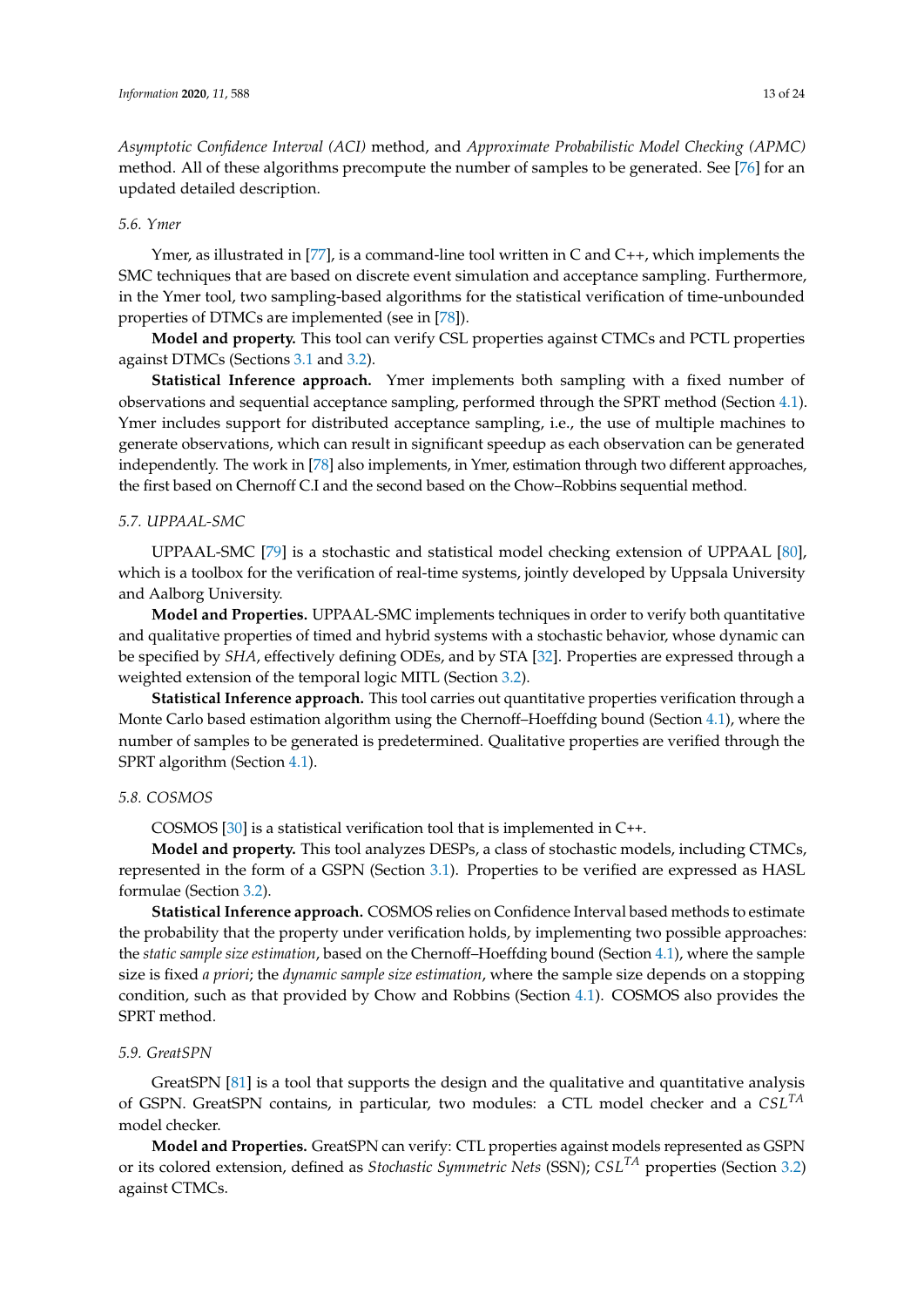**Statistical Inference approach.** The CTL model checker of GreatSPN verifies CTL properties by numeric symbolic algorithms (see Section [3\)](#page-6-0). The *CSLTA* module is a probabilistic model checker for estimation of properties that can a.so interact with external tools, like PRISM (Section [5.5\)](#page-11-1) and MRMC (Section [5.10\)](#page-13-0).

# <span id="page-13-0"></span>*5.10. MRMC*

MRMC (Markov Reward Model Checker) [\[82\]](#page-22-9) is a command-line tool, written in *C* language, which implements SMC techniques. This tool is a *Probabilistic Model Checker*, rather than a SMC. However, as MRMC performs statistical inference through Monte Carlo-based techniques, it is included in our review, for sake of completeness.

**Model and property.** The tool can verify CSL and PCTL properties (Section [3.2\)](#page-7-0) against CTMCs and DTMCs (Section [3.1\)](#page-6-1).

**Statistical Inference approach.** MRMC performs probability estimation by the *Confidence interval* method that is based on the Chow–Robbins test (Section [4.1\)](#page-8-0), with a *dynamic sample size*. The only problem is that since MRMC always loads Markov chain representation completely in memory, it can lose the benefits deriving from simulating instead of using numerical techniques.

## *5.11. SBIP*

SBIP [\[83\]](#page-22-10) is a statistical model checker for the BIP (Behavior, Interaction, Priority) general framework for the design of component-based systems that were developed at Verimag (see [\[84\]](#page-22-11)).

**Model and property.** It supports DTMC, CTMC, and GSMP (Section [3.1\)](#page-6-1) as the input models. The properties to be verified can be expressed as PBLTL and MTL formula (Section [3.2\)](#page-7-0).

**Statistical Inference approach.** The tool implements several statistical testing algorithms for stochastic systems verification of both qualitative and quantitative properties. The qualitative properties are checked through one of the following algorithms: *Single Sampling Plan (SSP)* [\[3\]](#page-18-2), where the number of samples is predetermined, and SPRT, where the number of samples is generated at runtime (Section [4.1\)](#page-8-0). The quantitative properties are verified through a *Probability Estimation* procedure, based on the Chernoff–Hoeffding bound (Section [4.1\)](#page-8-0).

## *5.12. MARCIE*

MARCIE [\[85\]](#page-22-12) is a tool that is written in C++ and made up of several analysis engines, in particular a Stochastic Simulation Engine that is based on statistical estimation.

**Model and property.** This tool can verify both quantitative and qualitative properties over systems that are modelled as GSPN, including CTMC (Section [3.1\)](#page-6-1). Properties can be defined by CSL, Continuous Stochastic Reward Logic (CSRL) or PLTLc. CSRL includes CSL and adds reward intervals to the temporal operators (Section [3.2\)](#page-7-0).

**Statistical Inference approach.** The component of MARCIE that is dedicated to estimation implements an algorithm performing several simulation runs depending on the variance of the system stochastic behavior and determined through a *Confidence interval* method that is based on the Chernoff–Hoeffding bound (Section [4.1\)](#page-8-0).

## *5.13. Modest Toolset Discrete Event Simulator:* Modes

Modest [\[86\]](#page-22-13) is a high-level compositional modelling language for STA. It is completely supported by the Modest Toolset, available at [\[87\]](#page-22-14), which includes tools for analyzing different subsets of the STA, e.g., PTA, MDP, DTMC, CTMC (Section [3.1\)](#page-6-1). In particular, the modes tool, a discrete event simulator, which is based on the Modest language, is available. From version 1.4 it offers SMC functionalities.

**Model and property.** modes supports the analysis of SHA, STA, PTA, and MDP. THe properties to be verified are expressed in Modest language.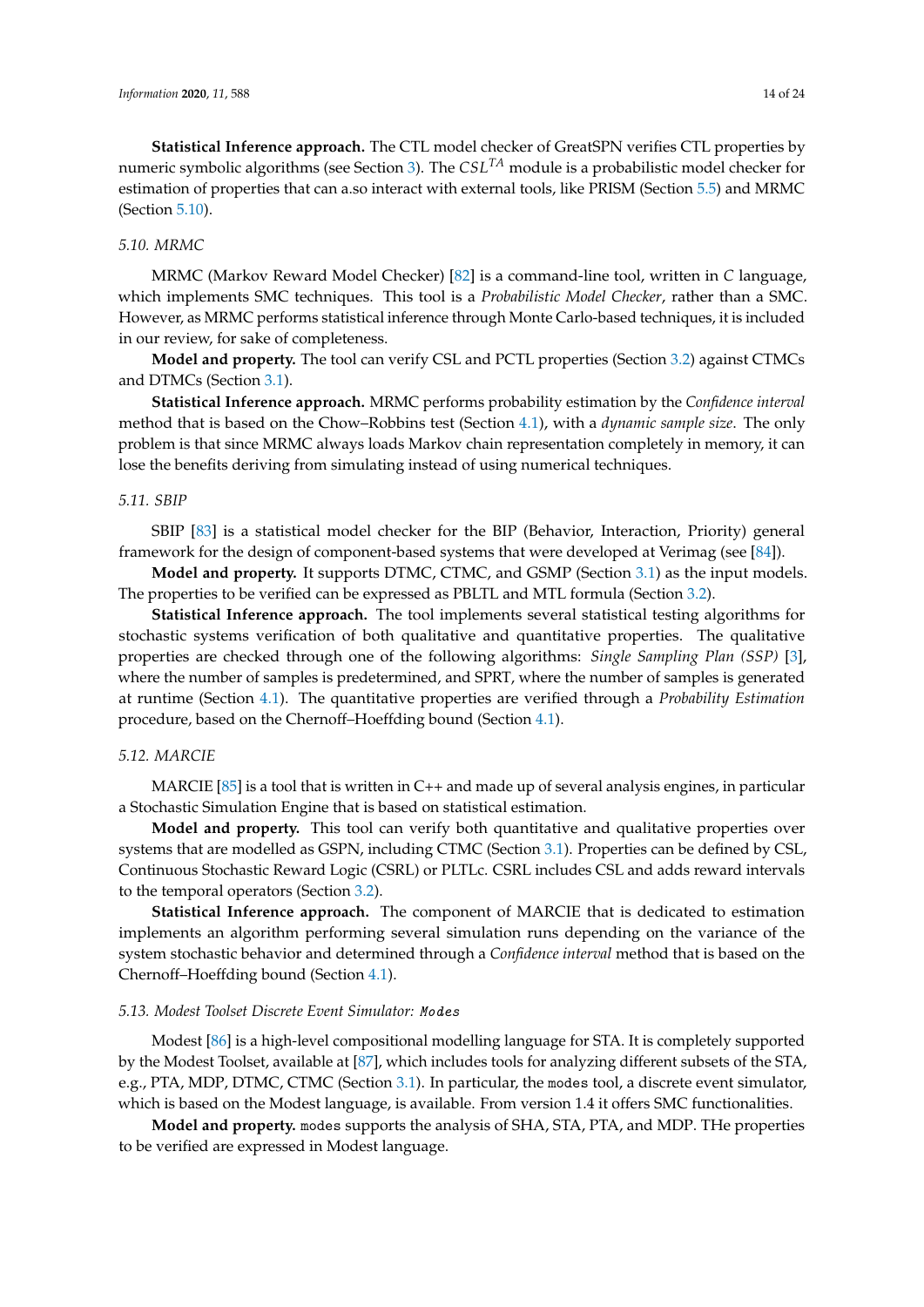**Statistical Inference approach.** modes verifies quantitative properties through a *confidence interval* based algorithm, which allows for deciding at runtime how many simulations to do; qualitative properties through the SPRT method (Section [4.1\)](#page-8-0).

#### *5.14. APD Analyser*

*Aggregated Power Demand (APD) Analyser* ([\[88,](#page-22-15)[89\]](#page-22-16)) is a SMC based *domain-specific* tool to compute the APD probability distribution in a smart grid scenario in the presence of highly dynamic individualised electricity price policies [\[90,](#page-23-0)[91\]](#page-23-1).

**Model and property.** The input model consists of a probabilistic model of end-user deviations with respect to their expected behaviors. The tool computes a single *domain-specific* property: the APD probability distribution in Electric Distribution Networks. Further post-processing of this distribution allows for the Distribution System Operators (DSO) to compute the safety properties of interest.

**Statistical Inference approach.** As an exact computation of the required APD probability distribution is computationally prohibitive, because of its exponential dependence on the number of users, APD-Analyser computes Monte Carlo based (*e*, *δ*)-approximation, through an efficient *High-Performance Computing (HPC)*-based implementation of the OAA algorithm, discussed in Section [4.2.](#page-8-2)

#### *5.15. ViP Generator*

The works in [\[92–](#page-23-2)[94\]](#page-23-3) present a tool, called *ViP* (Virtual Patient generator). This tool uses a SMC based approach for computing complete populations of virtual patients for *in silico* clinical trials and the model-based synthesis of optimal personalised pharmaceutical treatments [\[95,](#page-23-4)[96\]](#page-23-5).

**Model and property.** The input model is a system of ODEs and the boolean property to be satisfied is the completeness of the virtual patient set generated.

**Statistical Inference approach.** HT (Section [4.1\)](#page-8-0) is used to check, with high statistical confidence, the completeness of the virtual patient set *S* generated so far. After defining a probability threshold *e* and a confidence threshold  $\delta$ , the SMC algorithm in [\[92\]](#page-23-2) randomly extracts, from a parameter space Λ, a sample {*λ*} that, if admissible, is added to *S*. On the basis of [\[52](#page-20-14)[,53\]](#page-20-15), the algorithm ends when *S* remains unchanged after  $N = \ln \delta / \ln(1 - \epsilon)$  attempts.

## <span id="page-14-0"></span>*5.16. SAM*

SAM (Stochastic Analyzer for Mobility) [\[36\]](#page-19-20) is a tool supporting the analysis of mobile and distributed systems. SAM uses a statistical model checking algorithm in order to verify whether a mobile system satisfies a certain property.

**Model and Properties.** Systems are specified in StoKLAIM (Section [3.1\)](#page-6-1). The properties to be verified are expressed through MoSL (Section [3.2\)](#page-7-0).

**Statistical Inference approach.** SAM performs the estimation of quantitative properties.

#### *5.17. Bayesian Tool*

The Bayesian analysis consists of the introduction of Bayesian statistics to the SMC approach, as discussed in Section [4.3.](#page-9-0)

**Model and property.** The models to be analyzed are DTHS (see Section [2\)](#page-1-0) defined as Stateflow/Simulink models, while properties are expressed as BLTL formula.

**Statistical Inference approach.** The Bayesian analysis includes: (i) an algorithm to perform SMC using *Bayesian hypothesis testing* in order to verify BLTL properties against Stateflow/Simulink models with hybrid features; (ii) a *Bayesian estimation* algorithm, to compute an interval estimate of the probability that a BLTL formula is satisfied in a stochastic hybrid system model.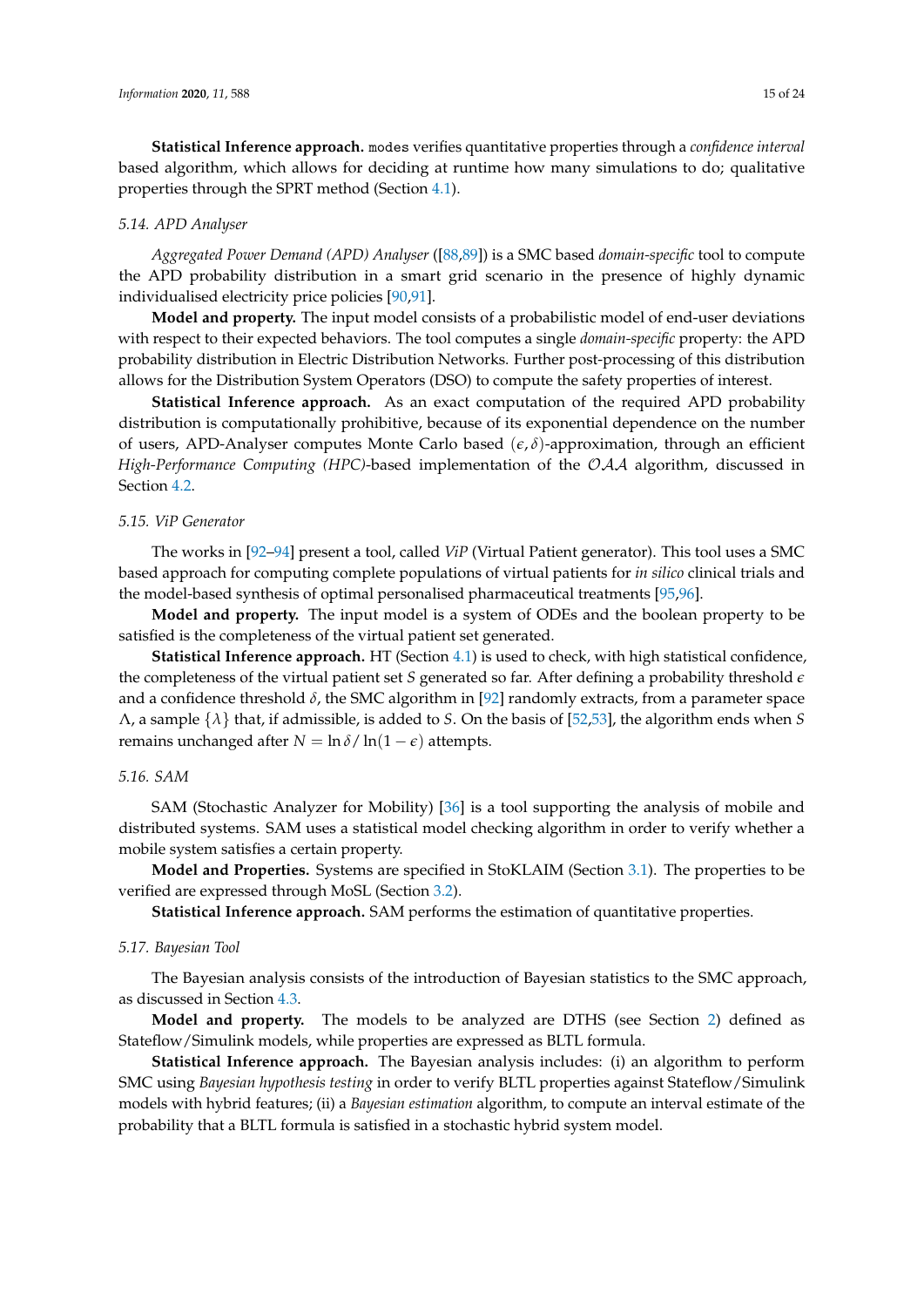In Table [2,](#page-16-0) we show a taxonomy of the surveyed tools, which is based on their main properties, namely: the environment model, characterized by the time (discrete or continue), the set of events values (that can be finite/infinite); the SUV model, consisting of the kind of models or language used to represent the system and the set of states of the model (that can be finite/infinite); the property specification, which is the stochastic logic used to specify the properties to be verified and the search horizon (that can be bounded/unbounded); the verification technique, consisting of the statistical inference procedure used (HT and/or Estimation and/or Bayesian analysis), together with the algorithm implemented to perform the inference. The algorithm is useful to know whether the number of simulation runs is fixed beforehand or not (as shown in Table [1\)](#page-10-2).

In addition to the tools extensively that were reviewed in [\[4,](#page-18-3)[5\]](#page-18-4), we have included the Bayesian analysis and two other SMC domain-specific software tools, the *APD Analyser* and the *ViP* (Virtual Patient) *generator*.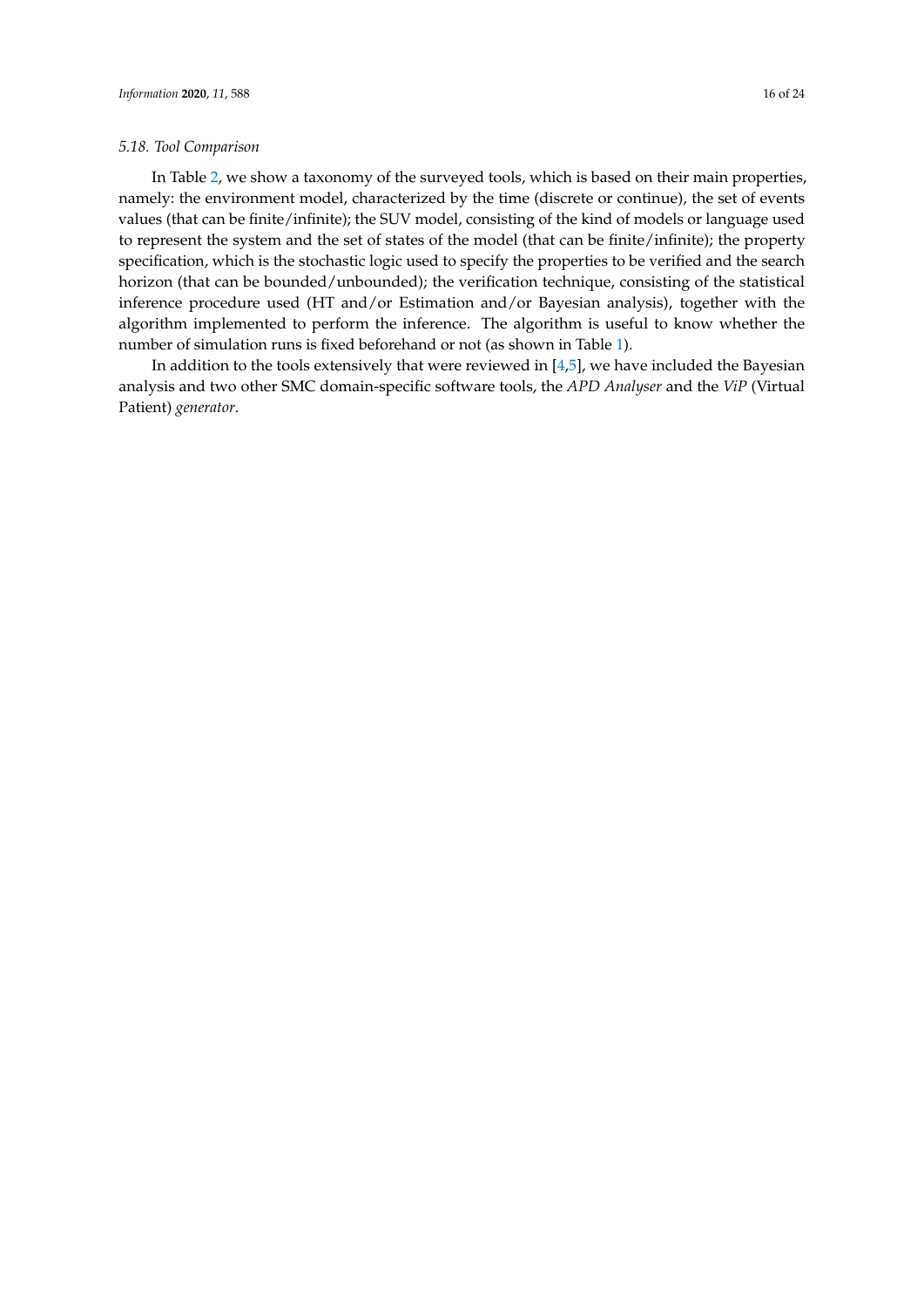**Table 2.** Monte Carlo simulation-based SMC tools comparison table. In the *Time* column *D* stands for discrete, *C* for continue. In the column *Model*, the model is specified as its representation structure or as the language describing the model. In the columns *Event values* and *Set of states*, *f in* means *finite* and *in f* means *infinite*. In the Search horizon column, bnd stands for bounded, ubnd for unbounded. In the Inference column, HT stands for Hypothesis Testing; E stands for Estimation and NS stands for *Numeric-symbolic* methods (see Section [3\)](#page-6-2). In the same column, for each inference approach, the name of the algorithm used is specified. For further details about the algorithms, see Table [1.](#page-10-3) Depending on the algorithm, the number of samples can be computed a priori or at runtime.

<span id="page-16-0"></span>

|                        | <b>ENVIRONMENT MODEL</b> |                   | <b>SUV MODEL</b>     |                      | <b>SPECIFICATION</b>     |                       | <b>VERIFICATION TECHNIQUE</b>                      |                                                     |
|------------------------|--------------------------|-------------------|----------------------|----------------------|--------------------------|-----------------------|----------------------------------------------------|-----------------------------------------------------|
| <b>TOOL</b>            |                          | Time Event Values | Model                | <b>Set of States</b> | <b>Property Language</b> | <b>Search Horizon</b> | Inference                                          | #samples Computing                                  |
| $(P)$ VeStA [63]       |                          | fin               | CTMC, DTMC/ PMaude   | fin/inf              | CSL, PCTL, QuaTEx        | ubnd                  | HT: Gauss-SSP; E: C.I.                             | HT and E: a priori                                  |
| MultiVeStA [65]        | D/C                      | fin               | <b>DES</b>           | inf                  | MultiQuaTEx              | ubnd                  | E: Chow-Robbins                                    | E: at runtime                                       |
| Plasma $[69]$          |                          | fin/inf           | CTMC, MDP            | inf                  | <b>BLTL</b>              | bnd                   | HT: SPRT; E: Chernoff C.I.                         | HT: at runtime; E: a priori                         |
| APMC [73,97]           | D                        | inf               | DTMC, CTMC           | fin                  | <b>LTL</b>               | ubnd on monotone LTL  | E: Chernoff-SSP/OAA                                | E: a priori/at runtime                              |
| PRISM [15,75]          | D/C                      | fin               | DTMC, CTMC, MDP      | fin                  | <b>BLTL</b>              | ubnd                  | HT: SPRT; E: Chernoff C.I.; NS                     | HT: at runtime; E: a priori                         |
| Ymer [77,78]           | D/C                      | inf               | DTMC, CTMC           | fin                  | PCTL, CSL                | ubnd                  | HT: SPRT/Gauss-SSP; E: Chow-Robbins/ Chernoff C.I. | HT: at runtime/a priori; E: at runtime/a priori; NS |
| UPPAAL-SMC [79]        | C                        | inf               | <b>SHA</b>           | inf                  | MITL                     | bnd                   | HT: SPRT; E: Chernoff C.I.                         | HT: at runtime; E: a priori                         |
| COSMOS <sup>[30]</sup> |                          | fin               | <b>GSPN</b>          | fin                  | HASL                     | ubnd                  | HT: SPRT; E: Chernoff C.I. / Chow-Robbins          | HT: at runtime; E: a priori/at runtime              |
| <b>MRMC</b> [82]       | $D/C$ fin                |                   | DTMC, CTMC           | fin                  | PCTL, CSL                | ubnd                  | E: Chow-Robbins; NS                                | E: at runtime                                       |
| <b>SBIP</b> [83]       | D/C                      | inf               | DTMC, CTMC, GSMP     | inf                  | PBLTL                    | bnd                   | HT: SPRT; E: Chernoff C.I.                         | HT: at runtime; E: a priori                         |
| <b>MARCIE</b> [85]     |                          | fin               | <b>GSPN</b>          | fin                  | CSL, CSRL, PCTL          | ubnd                  | E: Chernoff C.I.; NS                               | E: at runtime                                       |
| modes $[86]$           | $\mathsf{C}$             | fin               | SHA, STA, PTA, MDP   | fin                  | <b>MODEST</b>            | ubnd                  | HT: SPRT; E: Chernoff C.I.                         | HT: at runtime; E: a priori                         |
| APD Analyser [89]      | D                        | fin               | Custom model         | inf                  | Safety properties        | bnd                   | E: $OAA$                                           | E: at runtime                                       |
| ViP generator [92,93]  | D                        | fin               | <b>ODEs</b>          | inf                  | Boolean properties       | bnd                   | HT: SPRT                                           | HT: at runtime                                      |
| Bayesian tools [7,56]  | D                        | fin               | DTHS, Uncertain CTMC | int                  | BLTL, MTL, MITL          | bnd                   | HT: Bayesian HT; E: Bayesian E                     | HT and E: at runtime                                |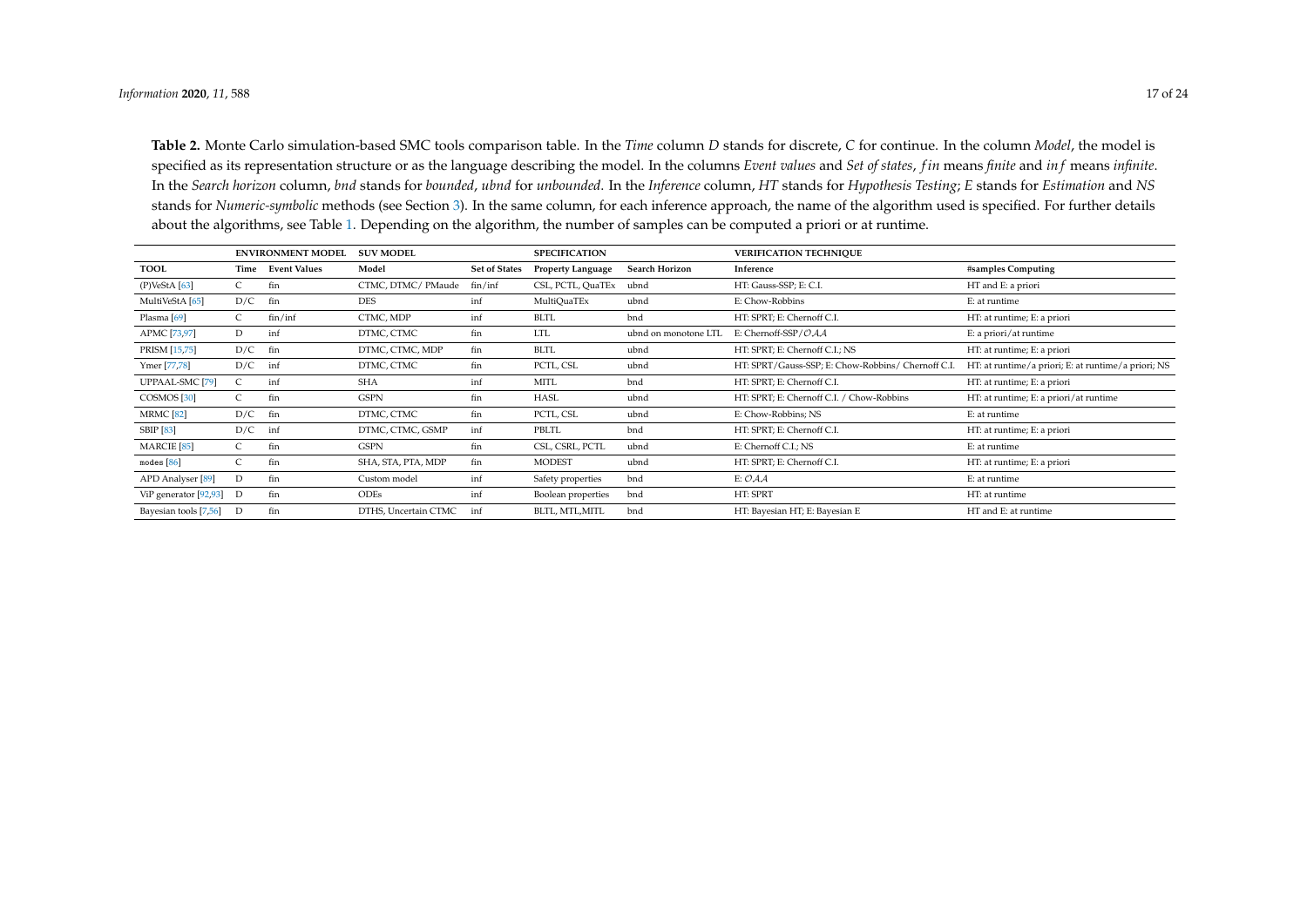## <span id="page-17-0"></span>**6. Discussion**

The taxonomy shown in Table [2](#page-16-0) highlights the following trade-offs.

The *Environment model* is: *complete* if it contains all possible operational scenarios; *sound* if it contains only the operational scenarios that can occur in a real situation. Ideally, we would like a complete and sound environment model. However, in practice, this is not easy to define. Depending on priorities, correctness, or efficiency, we may select a complete (possibly unsound) model or a sound (possibly incomplete) model.

A *SUV model* has to capture the dynamics of the system. If the properties to be verified are of the *safety* kind, tools taking as input an *over-approximated* model (i.e., containing more behaviors than the real system) have to be preferred. If *liveness* properties have to be verified, tools accepting *under-approximated* models can be used.

The property language has to be selected with respect to its capability to define the property to be verified. The search horizon should be *large enough*, but not *too large*, in order to avoid making simulations overly time consuming. In this case, the trade-off is between the expressiveness and the computational complexity of the verification activity.

The verification technique selection depends on the goal (namely, estimation or HT) and on the need to know beforehand, or not, the number of samples to be generated. Accordingly, all of the tools implement the SPRT to perform HT on qualitative statements, except: (P)VeStA that uses the Gauss–SSP test, through which the sample size is predetermined; the Bayesian analysis, which bounds the sample size while using a test based on the Bayes factor. SBIP, besides SPRT, also implements also SSP.

The estimation of quantitative properties is performed through different techniques. (P)VeSta uses the Confidence Interval method to evaluate QuaTEx formulae; MultiVeStA, COSMOS (from version 1.0) and MRMC (from version 1.5) implement the Chow-Robbins test; Plasma Lab, UPPAAL-SMC, PRISM (from version 4.0), SBIP, and MARCIE use the Chernoff–C.I. method; Ymer uses the Gauss-SSP test; APMC (from v3.0) implements the so-called Chernoff–SSP test; the APD Analyser implements the  $OAA$  algorithm (see Table [1\)](#page-10-2). The Bayesian Estimation procedure is different from all of the others, because it is based on the Bayes factor test, but, like with the Chow Robbins test, the sample size is not fixed *a priori*.

If we have to choose a Monte Carlo based SMC tool minimizing the number of simulations to do, in the case of qualitative statements, all of the tools implementing the SPRT to solve HT are suitable. On the other hand, an a priori fixed sample size technique is easily parallelizable, then sometimes this kind of approach could be preferable. In the case of quantitative statements, the tools implementing the Chow–Robbins test or  $\mathcal{OAA}$  are the fastest. The Bayesian analysis also allows for us to decide at runtime how many simulations to do, but it needs to know the probability distribution of the variables to be estimated in advance.

As a last result, Table [2](#page-16-0) highlights an open research challenge, which is the lack of tools to perform an unbounded verification of hybrid systems whose environment has continuous- or discrete-time.

#### **7. Conclusions**

We have reviewed most of the SMC tools currently available for research purposes, focusing on the complexity, in terms of sample size, of the Monte Carlo-based techniques that are used to evaluate quantitative and qualitative properties through *HT*, *Estimation*, and *Bayesian analysis*.

For each tool, we have highlighted: the environment model; the SUV model; the stochastic logic that is used to define the properties to be verified, together with the search horizon type; the statistical inference procedure; and, the corresponding algorithm used, by explicitly indicating whether the number of samples is generated at runtime or not. After an in-depth comparison, we produced the taxonomy presented in Table [2.](#page-16-0)

First, we observe that most of the tools assume that the environment is *sound*, thus events are taken from a finite set. In this scenario, the SUV model set of states is typically finite and the search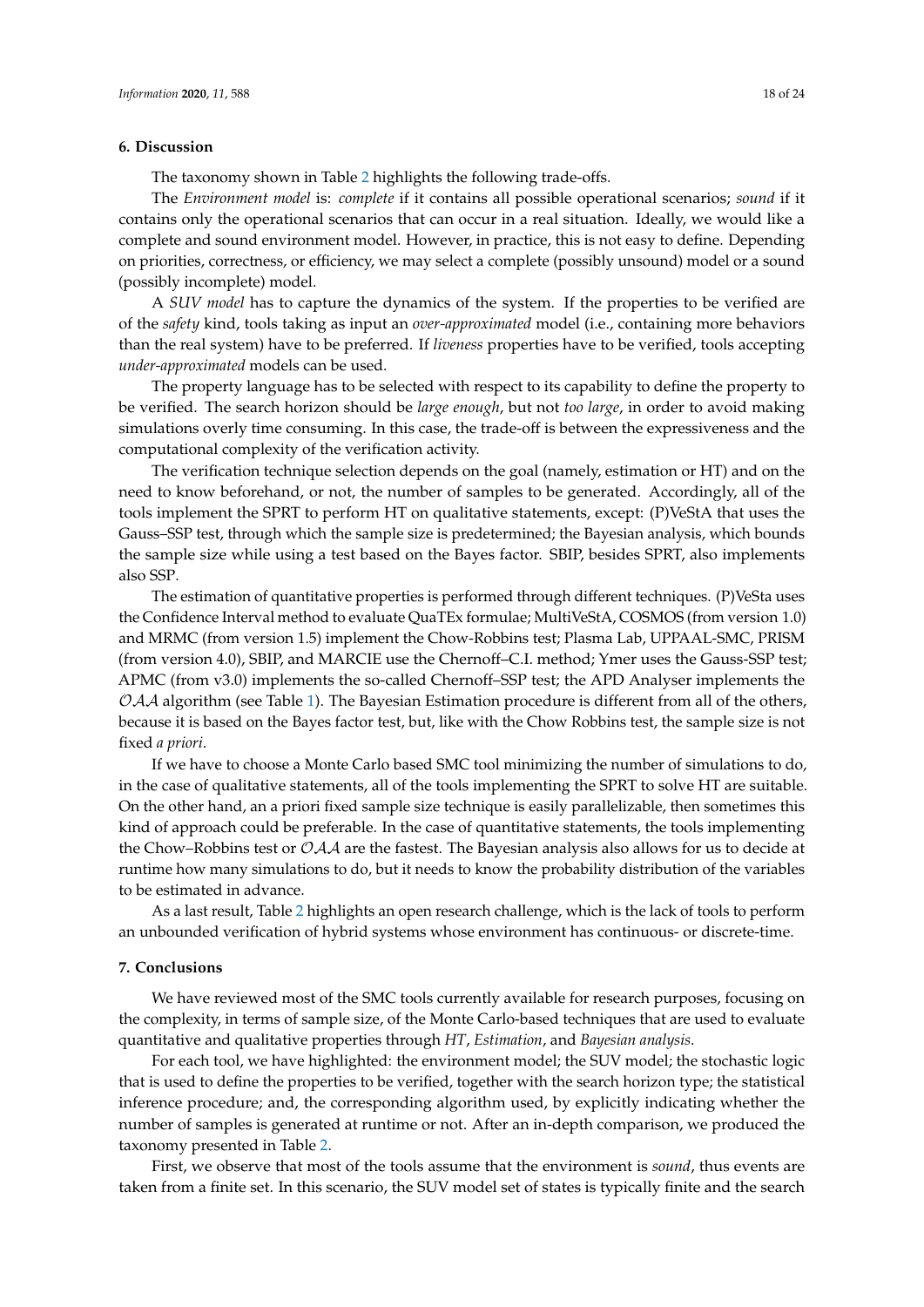horizon for the properties to be checked is *unbounded*. Otherwise, if the SUV model set of states is infinite, then the search horizon is always *bounded*.

Second, 90% of the tools performing *HT* use algorithms that decide, at runtime, the number of samples to be generated; approximately 70% of the tools implementing *Estimation* employ algorithms computing the number of samples beforehand. Thus, according to the problem at hand, we suggest using SMC tools computing *a priori* the number of samples if there is a need to parallelize and, instead, using tools generating one sample at each iteration if it is more important to reduce the number of simulations.

Finally, our taxonomy points out the challenging task of deploying tools to perform unbounded verification of discrete- or continuous-time hybrid systems.

**Author Contributions:** Conceptualization, A.P., A.M. and E.T.; formal analysis, A.P. and E.T.; writing—original draft preparation, A.P.; writing—review and editing, A.P., A.M. and E.T.; supervision, E.T. All authors have read and agreed to the published version of the manuscript.

**Funding:** This work was supported in part by the following research projects/grants: Italian Ministry of University & Research (MIUR) grant *Dipartimenti di eccellenza 2018–2022* (Dept. Computer Science, Sapienza Univ. of Rome); EC FP7 project PAEON (Model Driven Computation of Treatments for Infertility Related Endocrinological Diseases, 600773); INdAM "GNCS Project 2019"; POR FESR 2014–2020 project SCAPR (Sistema per il Contrasto di Aeromobili a Pilotaggio Remoto).

<span id="page-18-14"></span>**Acknowledgments:** We thank Alberto Lluch Lafuente for his very useful remarks on a preliminary version of this paper.

**Conflicts of Interest:** The authors declare no conflict of interest.

## **References**

- <span id="page-18-0"></span>1. Alur, R. *Principles of Cyber-Physical Systems*; MIT Press: Cambridge, MA, USA, 2015.
- <span id="page-18-1"></span>2. Clarke, E.; Wing, J.M. Formal Methods: State of the Art and Future Directions. *Comput. Surv. (CSUR)* **1996**, *28*, 626–643. [\[CrossRef\]](http://dx.doi.org/10.1145/242223.242257)
- <span id="page-18-2"></span>3. Legay, A.; Delahaye, B.; Bensalem, S. Statistical Model Checking: An Overview. In *Runtime Verification, First International Conference, RV 2010, St. Julians, Malta, November 2010. Proceedings*; Lecture Notes in Computer Science; Springer: Berlin/Heidelberg, Germany, 2010; Volume 6418, pp. 122–135. [\[CrossRef\]](http://dx.doi.org/10.1007/978-3-642-16612-9_11)
- <span id="page-18-3"></span>4. Agha, G.; Palmskog, K. A Survey of Statistical Model Checking. *ACM Trans. Model. Comput. Simul.* **2018**, *28*, 6:1–6:39. [\[CrossRef\]](http://dx.doi.org/10.1145/3158668)
- <span id="page-18-4"></span>5. Reijsbergen, D.; de Boer, P.T.; Scheinhardt, W.; Haverkort, B. On hypothesis testing for statistical model checking. *Int. J. Softw. Tools Technol. Transf.* **2015**, *17*, 377–395. [\[CrossRef\]](http://dx.doi.org/10.1007/s10009-014-0350-1)
- <span id="page-18-5"></span>6. Bakir, M.; Gheorghe, M.; Konur, S.; Stannett, M. Comparative Analysis of Statistical Model Checking Tools. In Proceedings of the Membrane Computing: 17th International Conference (CMC 2016), Milan, Italy, 25–29 July 2016. [\[CrossRef\]](http://dx.doi.org/10.1007/978-3-319-54072-6_8)
- <span id="page-18-6"></span>7. Zuliani, P.; Platzer, A.; Clarke, E. Bayesian Statistical Model Checking with Application to Stateflow/Simulink Verification. *Form. Methods Syst. Des.* **2013**, *43*, 338–367. [\[CrossRef\]](http://dx.doi.org/10.1007/s10703-013-0195-3)
- <span id="page-18-7"></span>8. Devroye, L. *Non-Uniform Random Variate Generation*; Springer: Berlin/Heidelberg, Germany, 1986.
- <span id="page-18-8"></span>9. Simulink. Available online: <http://www.mathworks.com> (accessed on 18 December 2020).
- <span id="page-18-9"></span>10. Dymola. Available online: <http://www.claytex.com/products/dymola/> (accessed on 18 December 2020).
- <span id="page-18-10"></span>11. SimulationX. Available online: <http://www.simulationx.com> (accessed on 18 December 2020).
- <span id="page-18-11"></span>12. Wolfram Research, Inc. SystemModeler. Available online: <http://www.wolfram.com/system-modeler> (accessed on 18 December 2020).
- <span id="page-18-12"></span>13. Zhou, F.; Chen, L.; Wu, Y.; Ding, J.; Zhao, J.; Zhang, Y. MWorks : A Modern IDE for Modeling and Simulation of Multi-domain Physical Systems Based on Modelica. In Proceedings of the 5th International Modelica Conference (Modelica 2006), Vienna, Austria, 4–5 September 2006.
- <span id="page-18-13"></span>14. OpenModelica. Available online: <http://www.openmodelica.org> (accessed on 18 December 2020).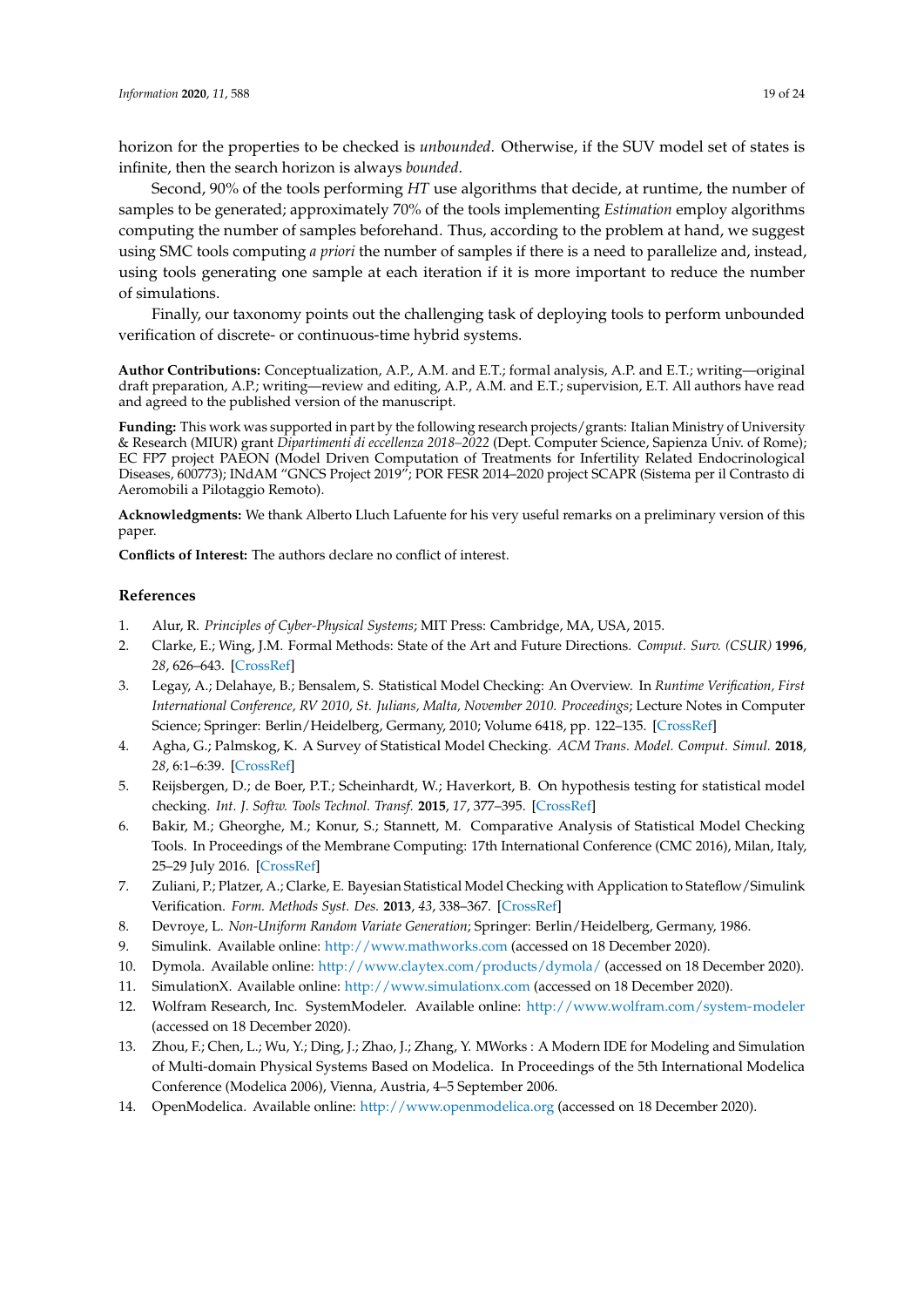- <span id="page-19-21"></span><span id="page-19-0"></span>15. Kwiatkowska, M.; Norman, G.; Parker, D. PRISM 4.0: Verification of Probabilistic Real-time Systems. In Proceedings of the 23rd International Conference on Computer Aided Verification (CAV 2011), Snowbird, UT, USA, 14–20 July 2011; Lecture Notes in Computer Science; Springer: Berlin/Heidelberg, Germany, 2011; Volume 6806, pp. 585–591.
- <span id="page-19-1"></span>16. McMillan, K.; The SMV System. In *Symbolic Model Checking*; Springer: Berlin/Heidelberg, Germany, 1993; pp. 61–85.
- <span id="page-19-2"></span>17. Baier, C.; Katoen, J.P. *Principles of Model Checking (Representation and Mind Series)*; MIT Press: Cambridge, MA, USA, 2008.
- <span id="page-19-3"></span>18. Sontag, E. *Mathematical Control Theory: Deterministic Finite Dimensional Systems*, 2nd ed.; Springer: Berlin/Heidelberg, Germany, 1998.
- <span id="page-19-4"></span>19. Cellier, F.; Kofman, E. *Continuous System Simulation*; Springer: Berlin/Heidelberg, Germany, 2010.
- <span id="page-19-5"></span>20. Pinisetty, S.; Jéron, T.; Tripakis, S.; Falcone, Y.; Marchand, H.; Preoteasa, V. Predictive runtime verification of timed properties. *J. Syst. Softw.* **2017**, *132*, 353–365. [\[CrossRef\]](http://dx.doi.org/10.1016/j.jss.2017.06.060)
- 21. Thati, P.; Roşu, G. Monitoring Algorithms for Metric Temporal Logic Specifications. In *Runtime Verification, Fourth Workshop on Runtime Verification 2004, RV 2004, Barcelona, Spain, April 2004. Proceedings*; Electronic Notes in Theoretical Computer Science; Elsevier: Amsterdam, The Netherlands, 2004; Volume 113, pp. 145–162. [\[CrossRef\]](http://dx.doi.org/10.1016/j.entcs.2004.01.029)
- <span id="page-19-22"></span><span id="page-19-6"></span>22. Bauer, A.; Leucker, M.; Schallhart, C. Runtime Verification for LTL and TLTL. *ACM Trans. Softw. Eng. Methodol.* **2011**, *20*. [\[CrossRef\]](http://dx.doi.org/10.1145/2000799.2000800)
- <span id="page-19-7"></span>23. Abbas, H.; Fainekos, G.; Sankaranarayanan, S.; Ivančić, F.; Gupta, A. Probabilistic Temporal Logic Falsification of Cyber-Physical Systems. *ACM Trans. Embed. Comput. Syst.* **2013**, *12*, 95:1–95:30. [\[CrossRef\]](http://dx.doi.org/10.1145/2465787.2465797)
- <span id="page-19-8"></span>24. Katoen, J. The Probabilistic Model Checking Landscape. In *31st Annual ACM/IEEE Symposium on Logic in Computer Science (LICS 2016)*; Association for Computing Machinery: New York, NY, USA, 2016; pp. 31–45. [\[CrossRef\]](http://dx.doi.org/10.1145/2933575.2934574)
- <span id="page-19-9"></span>25. Younes, H.; Kwiatkowska, M.; Norman, G.; Parker, D. Numerical vs. Statistical Probabilistic Model Checking. *Int. J. Softw. Tools Technol. Transf.* **2006**, *8*, 216–228. [\[CrossRef\]](http://dx.doi.org/10.1007/s10009-005-0187-8)
- <span id="page-19-10"></span>26. Baier, C.; Haverkort, B.; Hermanns, H.; Katoen, J.P. Model-checking algorithms for continous-time markov chains. *IEEE Trans. Softw. Eng.* **2003**, *29*, 524–541. [\[CrossRef\]](http://dx.doi.org/10.1109/TSE.2003.1205180)
- <span id="page-19-11"></span>27. Younes, H.; Simmons, R. Probabilistic Verification of Discrete Event Systems Using Acceptance Sampling. In Proceedings of the 14th International Conference on Computer Aided Verification (CAV 2002), Copenhagen, Denmark, 27–31 July 2002; Springer: Berlin/Heidelberg, Germany, 2002; Volume 2404, Lecture Notes in Computer Science; pp. 223–235. [\[CrossRef\]](http://dx.doi.org/10.1007/3-540-45657-0_17)
- <span id="page-19-12"></span>28. Sen, K.; Viswanathan, M.; Agha, G. Statistical model checking of black-box probabilistic systems. In Proceedings of the 16th International Conference on Computer Aided Verification (CAV 2004), Boston, MA, USA, 13–17 July 2004; Springer: Berlin/Heidelberg, Germany, 2004; Volume 3114, Lecture Notes in Computer Science; pp. 202–213.
- <span id="page-19-13"></span>29. Whitt, W. Continuity of Generalized Semi-Markov Processes. *Math. Oper. Res.* **1980**, *5*, 494–501. [\[CrossRef\]](http://dx.doi.org/10.1287/moor.5.4.494)
- <span id="page-19-14"></span>30. Ballarini, P.; Barbot, B.; Duflot, M.; Haddad, S.; Pekergin, N. HASL: A New Approach for Performance Evaluation and Model Checking from Concepts to Experimentation. *Perform. Eval.* **2015**, *90*, 53–77. [\[CrossRef\]](http://dx.doi.org/10.1016/j.peva.2015.04.003)
- <span id="page-19-15"></span>31. Norman, G.; Parker, D.; Sproston, J. Model checking for probabilistic timed automata. *Form. Methods Syst. Des.* **2013**, *43*, 164–190. [\[CrossRef\]](http://dx.doi.org/10.1007/s10703-012-0177-x)
- <span id="page-19-16"></span>32. David, A.; Du, D.; Larsen, K.; Legay, A.; Mikuˇcionis, M.; Poulsen, D.; Sedwards, S. Statistical Model Checking for Stochastic Hybrid Systems. *Electron. Proc. Theor. Comput. Sci.* **2012**, *92*, 122–136. [\[CrossRef\]](http://dx.doi.org/10.4204/EPTCS.92.9)
- <span id="page-19-17"></span>33. Legay, A.; Sedwards, S.; Traonouez, L. Scalable Verification of Markov Decision Processes. In *Software Engineering and Formal Methods*; Springer: Berlin/Heidelberg, Germany, 2015; pp. 350–362. [\[CrossRef\]](http://dx.doi.org/10.1007/978-3-319-15201-1_23)
- <span id="page-19-18"></span>34. Puterman, M. *Markov Decision Processes: Discrete Stochastic Dynamic Programming*; John Wiley & Sons: Hoboken, NJ, USA, 2005.
- <span id="page-19-19"></span>35. Agha, G.; Meseguer, J.; Sen, K. PMaude: Rewrite-based Specification Language for Probabilistic Object Systems. In *Proceedings of the 3rd Workshop on Quantitative Aspects of Programming Languages (QAPL 2005)*; Elsevier: Amsterdam, The Netherlands, 2005.
- <span id="page-19-20"></span>36. De Nicola, R.; Katoen, J.; Latella, D.; Loreti, M.; Massink, M. Model checking mobile stochastic logic. *Theor. Comput. Sci.* **2007**, *382*, 42–70. [\[CrossRef\]](http://dx.doi.org/10.1016/j.tcs.2007.05.008)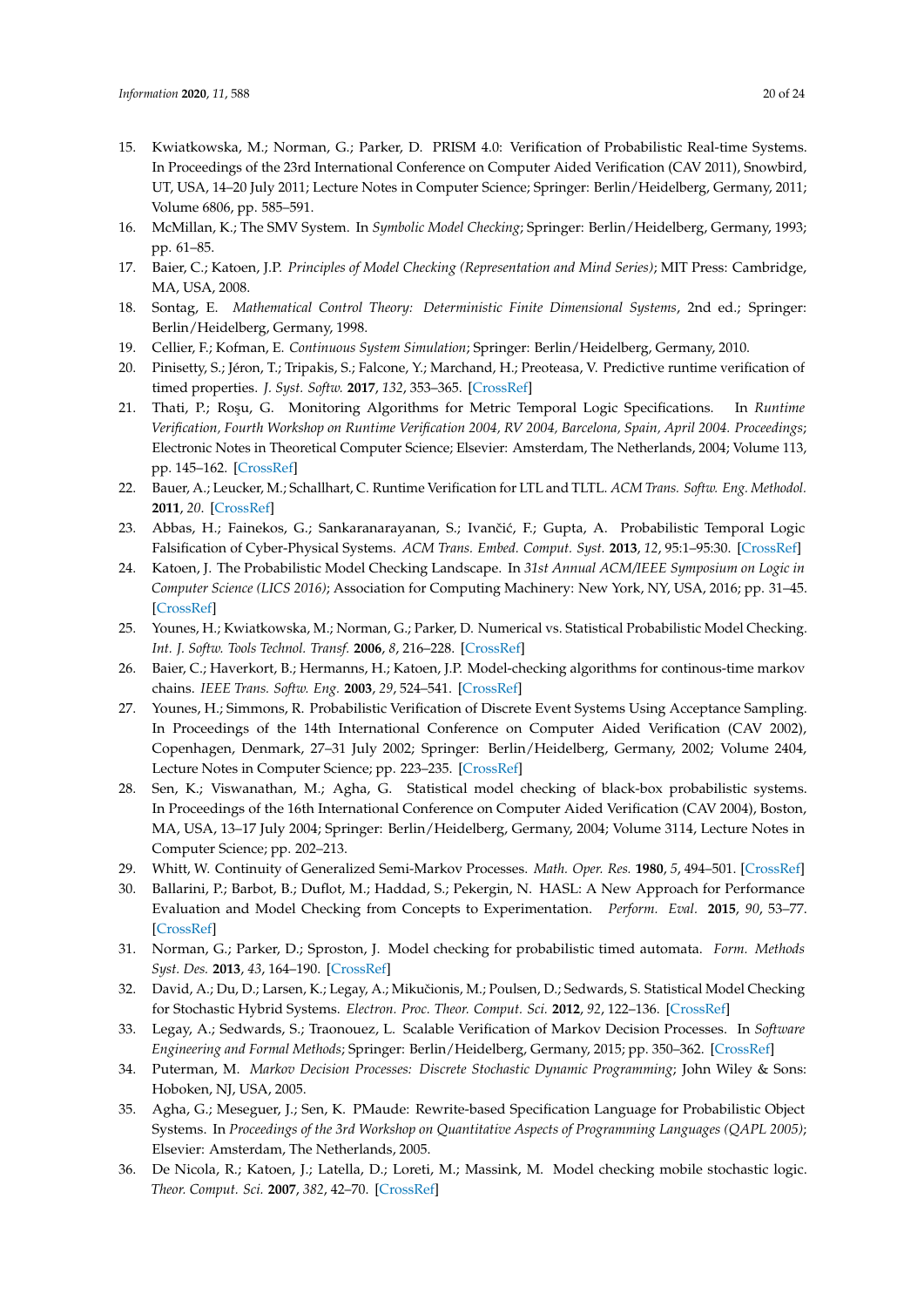- <span id="page-20-0"></span>37. De Nicola, R.; Ferrari, G.L.; Pugliese, R. KLAIM: A kernel language for agents interaction and mobility. *IEEE Trans. Softw. Eng.* **1998**, *24*, 315–330. [\[CrossRef\]](http://dx.doi.org/10.1109/32.685256)
- <span id="page-20-1"></span>38. Rozier, K. Linear Temporal Logic Symbolic Model Checking. *Comput. Sci. Rev.* **2011**, *5*, 163–203. [\[CrossRef\]](http://dx.doi.org/10.1016/j.cosrev.2010.06.002)
- <span id="page-20-2"></span>39. Mediouni, B.; Nouri, A.; Bozga, M.; Dellabani, M.; Legay, A.; Bensalem, S. SBIP 2.0: Statistical Model Checking Stochastic Real-Time Systems. In Proceedings of the 16th International Symposium on Automated Technology for Verification and Analysis (ATVA 2018), Los Angeles, CA, USA, 7–10 October 2018; Springer: Berlin/Heidelberg, Germany, 2018; pp. 536–542.
- <span id="page-20-3"></span>40. Alur, R.; Feder, T.; Henzinger, T. The Benefits of Relaxing Punctuality. *J. ACM* **1996**, *43*, 116–146. [\[CrossRef\]](http://dx.doi.org/10.1145/227595.227602)
- <span id="page-20-4"></span>41. Clarke, E.; Henzinger, T.; Veith, H. *Handbook of Model Checking*; Springer: Berlin/Heidelberg, Germany, 2016.
- <span id="page-20-5"></span>42. Hansson, H.; Jonsson, B. A logic for reasoning about time and reliability. *Form. Asp. Comput.* **1994**, *6*, 512–535. [\[CrossRef\]](http://dx.doi.org/10.1007/BF01211866)
- <span id="page-20-6"></span>43. Sen, K.; Viswanathan, M.; Agha, G. On Statistical Model Checking of Stochastic Systems. In Proceedings of the 17th International Conference on Computer Aided Verification (CAV 2005), Edinburgh, UK, 6–10 July 2005; Lecture Notes in Computer Science; Springer: Berlin/Heidelberg, Germany, 2005; Volume 3576, pp. 266–280.
- <span id="page-20-7"></span>44. Baier, C. On Algorithmic Verification Methods for Probabilistic Systems. Ph.D. Thesis, University of Mannheim, Mannheim, Germany, 1998.
- <span id="page-20-8"></span>45. Donatelli, S.; Haddad, S.; Sproston, J. Model Checking Timed and Stochastic Properties with *CSLTA*. *IEEE Trans. Softw. Eng.* **2009**, *35*, 224–240. [\[CrossRef\]](http://dx.doi.org/10.1109/TSE.2008.108)
- <span id="page-20-9"></span>46. Hoeffding, W. Probability Inequalities for Sums of Bounded Random Variables. *J. Am. Stat. Assoc.* **1963**, 13–30. [\[CrossRef\]](http://dx.doi.org/10.1080/01621459.1963.10500830)
- <span id="page-20-10"></span>47. Wald, A. Sequential tests of statistical hypotheses. *Ann. Math. Stat.* **1945**, *16*, 117–186. [\[CrossRef\]](http://dx.doi.org/10.1214/aoms/1177731118)
- <span id="page-20-11"></span>48. Younes, H. Verification and Planning for Stochastic Processes with Asynchronous Events. Ph.D. Thesis, Carnegie Mellon University, School of Computer Science, Pittsburgh, PA, USA, 2005.
- <span id="page-20-12"></span>49. Jegourel, C.; Legay, A.; Sedwards, S. Command-based importance sampling for statistical model checking. *Theor. Comput. Sci.* **2016**, *649*, 1–24. [\[CrossRef\]](http://dx.doi.org/10.1016/j.tcs.2016.08.009)
- <span id="page-20-20"></span>50. Jegourel, C.; Legay, A.; Sedwards, S. Importance Splitting for Statistical Model Checking Rare Properties. In Proceedings of the 25th International Conference on Computer Aided Verification (CAV 2013), Saint Petersburg, Russia, 13–19 July 2013; Lecture Notes in Computer Science; Springer: Berlin/Heidelberg, Germany, 2013; Volume 8044, pp. 576–591.
- <span id="page-20-13"></span>51. Legay, A.; Lukina, A.; Traonouez, L.; Yang, J.; Smolka, S.; Grosu, R. Statistical Model Checking. In *Computing and Software Science: State of the Art and Perspectives*; Springer Nature: Berlin/Heidelberg, Germany, 2019; pp. 478–504. [\[CrossRef\]](http://dx.doi.org/10.1007/978-3-319-91908-9_23)
- <span id="page-20-14"></span>52. Grosu, R.; Smolka, S. Quantitative Model checking. In Proceedings of the 1st International Symposium on Leveraging Applications of Formal Method (ISoLA 2004), Paphos, Cyprus, 30 October–2 November 2004; pp. 165–174.
- <span id="page-20-15"></span>53. Grosu, R.; Smolka, S. Monte Carlo Model Checking. In Proceedings of the 11th International Conference on Tools and Algorithms for the Construction and Analysis of Systems (TACAS 2005), Edinburgh, UK, 4–8 April 2005; Springer: Berlin/Heidelberg, Germany, 2005; Volume 3440, Lecture Notes in Computer Science; pp. 271–286. [\[CrossRef\]](http://dx.doi.org/10.1007/978-3-540-31980-1_18)
- <span id="page-20-16"></span>54. Dagum, P.; Karp, R.; Luby, M.; Ross, S.M. An Optimal Algorithm for Monte Carlo Estimation. *SIAM J. Comput.* **2000**, *29*, 1484–1496. [\[CrossRef\]](http://dx.doi.org/10.1137/S0097539797315306)
- <span id="page-20-17"></span>55. Jha, S.; Clarke, E.; Langmead, C.; Legay, A.; Platzer, A.; Zuliani, P. A Bayesian Approach to Model Checking Biological Systems. In Proceedings of the 7th International Conference on Computational Methods in Systems Biology (CMSB 2009), Bologna, Italy, 31 August–1 September 2009; Lecture Notes in Computer Science; Springer: Berlin/Heidelberg, Germany, 2009; Volume 5688, pp. 218–234. [\[CrossRef\]](http://dx.doi.org/10.1007/978-3-642-03845-7_15)
- <span id="page-20-18"></span>56. Bortolussi, L.; Milios, D.; Sanguinetti, G. Smoothed model checking for uncertain Continuous-Time Markov Chains. *Inf. Comput.* **2016**, *247*, 235–253. [\[CrossRef\]](http://dx.doi.org/10.1016/j.ic.2016.01.004)
- <span id="page-20-19"></span>57. Mancini, T.; Mari, F.; Massini, A.; Melatti, I.; Tronci, E. SyLVaaS: System Level Formal Verification as a Service. In Proceedings of the 23rd Euromicro International Conference on Parallel, Distributed, and Network-Based Processing (PDP 2015), Turku, Finland, 4–6 March 2015; pp. 476–483.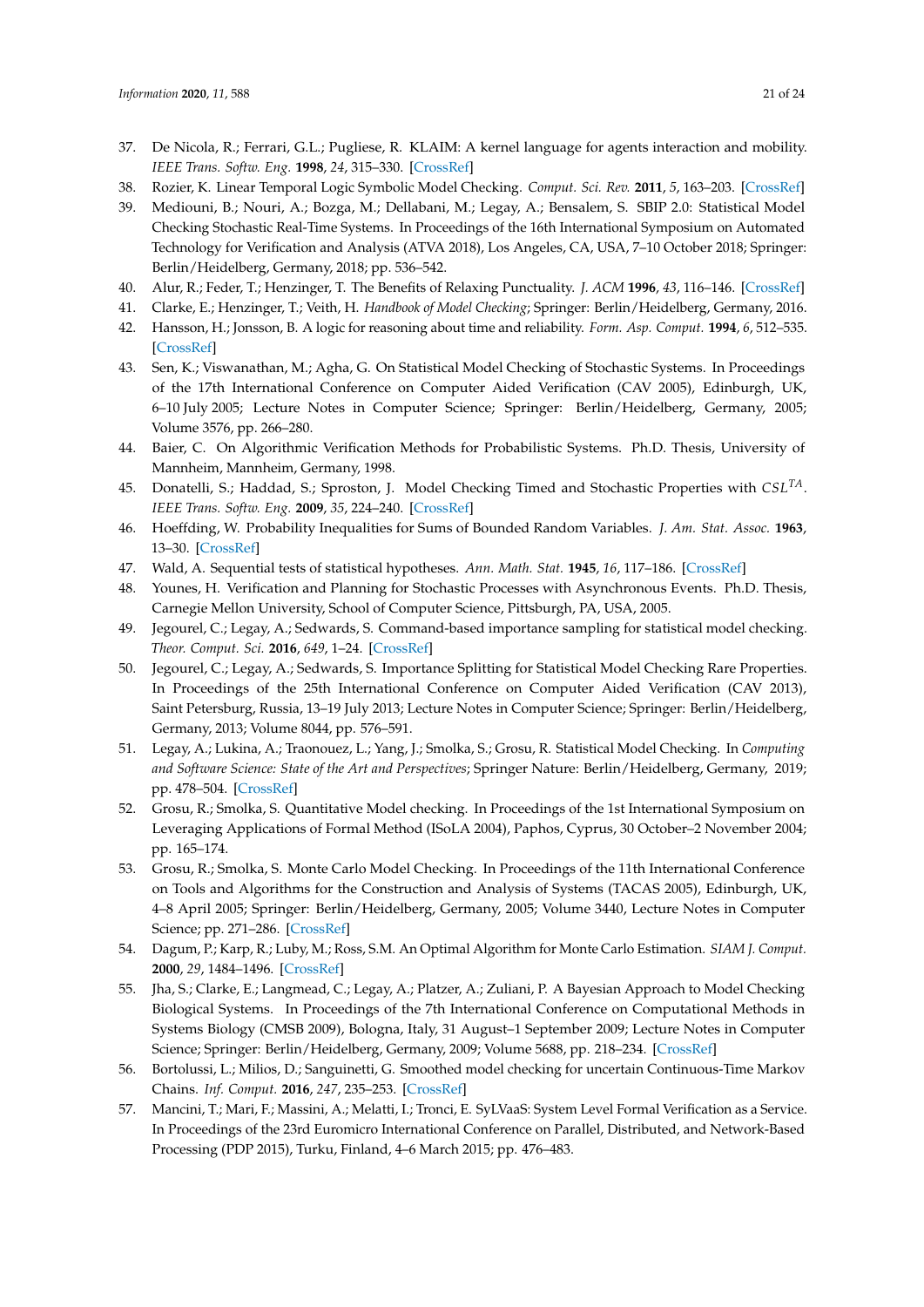- <span id="page-21-15"></span><span id="page-21-0"></span>58. Annpureddy, Y.; Liu, C.; Fainekos, G.E.; Sankaranarayanan, S. S-TaLiRo: A Tool for Temporal Logic Falsification for Hybrid Systems. In Proceedings of the 17th International Conference on Tools and Algorithms for the Construction and Analysis of Systems (TACAS 2011), Saarbrücken, Germany, 26 March–3 April 2011; Lecture Notes in Computer Science; Springer: Berlin/Heidelberg, Germany, 2011; Volume 6605, pp. 254–257. [\[CrossRef\]](http://dx.doi.org/10.1007/978-3-642-19835-9_21)
- <span id="page-21-16"></span><span id="page-21-1"></span>59. Bresolin, D.; Collins, P.; Geretti, L.; Segala, R.; Villa, T.; Gonzalez, S. A Computable and Compositional Semantics for Hybrid Automata. In Proceedings of the 23rd International Conference on Hybrid Systems: Computation and Control (HSCC 2020), Sydney, Australia, 21–24 April 2020; ACM: New York, NY, USA, 2020. [\[CrossRef\]](http://dx.doi.org/10.1145/3365365.3382202)
- <span id="page-21-2"></span>60. Frehse, G.; Le Guernic, C.; Donzé, A.; Cotton, S.; Ray, R.; Lebeltel, O.; Ripado, R.; Girard, A.; Dang, T.; Maler, O. SpaceEx: Scalable Verification of Hybrid Systems. In Proceedings of the 23rd International Conference on Computer Aided Verification (CAV 2011), Snowbird, UT, USA, 14–20 July 2011; Lecture Notes in Computer Science; Springer: Berlin/Heidelberg, Germany, 2011; Volume 6806, pp. 379–395.
- <span id="page-21-3"></span>61. Luckow, K.; Păsăreanu, C.; Dwyer, M.; Filieri, A.; Visser, W. Exact and Approximate Probabilistic Symbolic Execution for Nondeterministic Programs. In Proceedings of the 29th ACM/IEEE International Conference on Automated Software Engineering (ASE 2014), Vsters, Sweden, 15–19 September 2014; ACM: New York, NY, USA, 2014.
- <span id="page-21-4"></span>62. Hogg, R.; McKean, J.W.; Craig, A.T. *Introduction to Mathematical Statistics*, 8th ed.; Pearson Education: Upper Saddle River, NJ, USA, 2018.
- <span id="page-21-5"></span>63. Sen, K.; Viswanathan, M.; Agha, G. VeStA: A statistical model-checker and analyzer for probabilistic systems. In Proceedings of the QEST 2005—Proceedings Second International Conference on the Quantitative Evaluation of SysTems, Torino, Italy, 19–22 September 2005; Volume 2005, pp. 251–252. [\[CrossRef\]](http://dx.doi.org/10.1109/QEST.2005.42)
- <span id="page-21-17"></span><span id="page-21-6"></span>64. AlTurki, M.; Meseguer, J. PVeStA: A Parallel Statistical Model Checking and Quantitative Analysis Tool. In Proceedings of the 4th International Conference on Algebra and Coalgebra in Computer Science (CALCO 2011), Winchester, UK, 30 August–2 September 2011; Lecture Notes in Computer Science; Springer: Berlin/Heidelberg, Germany, 2011; Volume 6859, pp. 386–392.
- <span id="page-21-7"></span>65. Sebastio, S.; Vandin, A. MultiVeStA: Statistical Model Checking for Discrete Event Simulators. In Proceedings of the 7th International Conference on Performance Evaluation Methodologies and Tools (ValueTools 2013), Torino, Italy, 10–12 December 2013; ICST/ACM: New York, NY, USA, 2013, pp. 310–315.
- <span id="page-21-8"></span>66. Shmarov, F.; Zuliani, P. Probabilistic Hybrid Systems Verification via SMT and Monte Carlo Techniques. In Proceedings of the Hardware and Software: Verification and Testing, 12nd International Haifa Verification Conference (HVC 2016), Haifa, Israel, 14–17 November 2016; Lecture Notes in Computer Science; Springer: Berlin/Heidelberg, Germany, 2016; Volume 10028. [\[CrossRef\]](http://dx.doi.org/10.1007/978-3-319-49052-6_10)
- <span id="page-21-9"></span>67. Xue, B.; Fränzle, M.; Zhao, H.; Zhan, N.; Easwaran, A. Probably Approximate Safety Verification of Hybrid Dynamical Systems. In Proceedings of the Formal Methods and Software Engineering—21st International Conference on Formal Engineering Methods (ICFEM 2019), Shenzhen, China, 5–9 November 2019; Lecture Notes in Computer Science; Springer: Berlin/Heidelberg, Germany, 2019; Volume 11852. [\[CrossRef\]](http://dx.doi.org/10.1007/978-3-030-32409-4_15)
- <span id="page-21-10"></span>68. Xue, B.; Liu, Y.; Ma, L.; Zhang, X.; Sun, M.; Xie, X. Safe Inputs Approximation for Black-Box Systems. In Proceedings of the 24th International Conference on Engineering of Complex Computer Systems (ICECCS 2019), Guangzhou, China, 10–13 November 2019; pp. 180–189. [\[CrossRef\]](http://dx.doi.org/10.1109/ICECCS.2019.00027)
- <span id="page-21-11"></span>69. Plasma Lab. Available online: <https://project.inria.fr/plasma-lab/> (accessed on 18 December 2020).
- <span id="page-21-12"></span>70. Jegourel, C.; Legay, A.; Sedwards, S. A Platform for High Performance Statistical Model Checking–PLASMA. In Proceedings of the 18th International Conference on Tools and Algorithms for the Construction and Analysis of Systems (TACAS 2012), Tallinn, Estonia, 24 March–1 April 2012; Lecture Notes in Computer Science; Springer: Berlin/Heidelberg, Germany, 2012; Volume 7214, pp. 498–503.
- <span id="page-21-13"></span>71. Boyer, B.; Corre, K.; Legay, A.; Sedwards, S. PLASMA-lab: A Flexible, Distributable Statistical Model Checking Library. In Proceedings of the 10th International Conference on Quantitative Evaluation of Systems (QEST 2013), Buenos Aires, Argentina, 27–30 August 2013; Springer: Berlin/Heidelberg, Germany, 2013; pp. 160–164.
- <span id="page-21-14"></span>72. Hérault, T.; Lassaigne, R.; Magniette, F.; Peyronnet, S. Approximate Probabilistic Model Checking. In Proceedings of the 5th International Workshop on Verification, Model Checking, and Abstract Interpretation (VMCAI 2004), Venice, Italy, 11–13 January 2004; Springer: Berlin/Heidelberg, Germany, 2004; pp. 73–84. [\[CrossRef\]](http://dx.doi.org/10.1007/978-3-540-24622-0_8)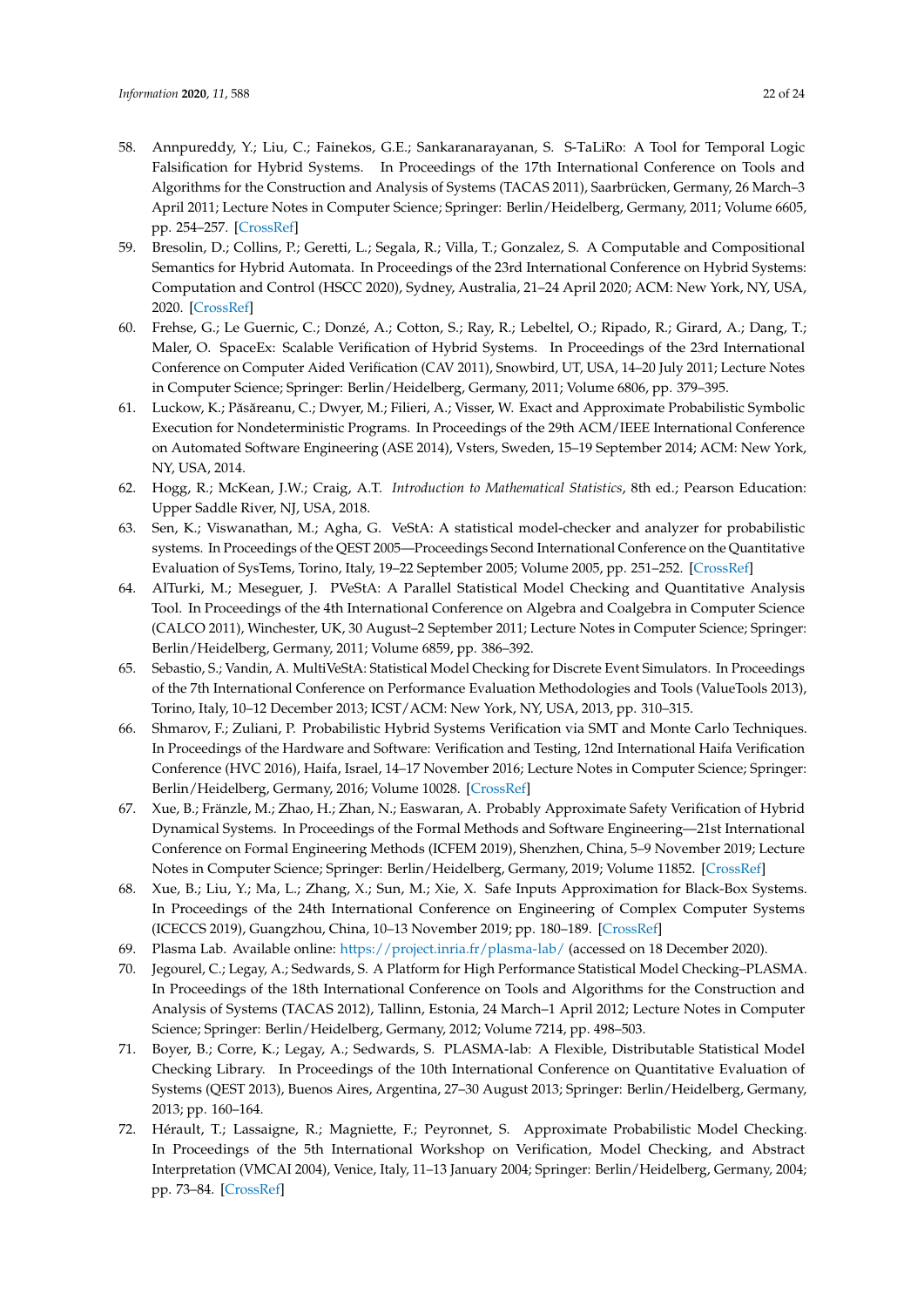- <span id="page-22-21"></span><span id="page-22-20"></span><span id="page-22-19"></span><span id="page-22-18"></span><span id="page-22-17"></span><span id="page-22-0"></span>73. Lassaigne, R.; Peyronnet, S. Probabilistic verification and approximation. *Ann. Pure Appl. Log.* **2008**, *152*, 122–131. [\[CrossRef\]](http://dx.doi.org/10.1016/j.apal.2007.11.006)
- <span id="page-22-1"></span>74. Peyronnet, S.; Lassaigne, R.; Herault, T. APMC 3.0: Approximate Verification of Discrete and Continuous Time Markov Chains. In Proceedings of the QEST 2006—Proceedings Third International Conference on the Quantitative Evaluation of SysTems, Riverside, CA, USA, 11–14 September 2006; pp. 129–130. [\[CrossRef\]](http://dx.doi.org/10.1109/QEST.2006.5)
- <span id="page-22-2"></span>75. Henriques, D.; Martins, J.; Zuliani, P.; Platzer, A.; Clarke, E. Statistical Model Checking for Markov Decision Processes. In Proceedings of the 2012 Ninth International Conference on Quantitative Evaluation of Systems, London, UK, 17–20 September 2012; pp. 84–93. [\[CrossRef\]](http://dx.doi.org/10.1109/QEST.2012.19)
- <span id="page-22-3"></span>76. Parker, D.; Norman, G.; Kwiatkowska, M. PRISM 2017. Statistical Model Checker. Available online: <https://www.prismmodelchecker.org/manual/RunningPRISM/StatisticalModelChecking> (accessed on 18 December 2020).
- <span id="page-22-22"></span><span id="page-22-4"></span>77. Younes, H. Ymer: A Statistical Model Checker. In Proceedings of the 17th International Conference on Computer Aided Verification (CAV 2005), Edinburgh, UK, 6–10 July 2005; Lecture Notes in Computer Science; Springer: Berlin/Heidelberg, Germany, 2005; Volume 3576, pp. 429–433. [\[CrossRef\]](http://dx.doi.org/10.1007/11513988_43)
- <span id="page-22-23"></span><span id="page-22-5"></span>78. Younes, H.; Clarke, E.; Zuliani, P. Statistical Verification of Probabilistic Properties with Unbounded Until. In Proceedings of the 13th Brazilian Symposium on Formal Methods (SBMF 2010), Natal, Brazil, 8–11 November 2010; Lecture Notes in Computer Science; Springer: Berlin/Heidelberg, Germany, 2010; Volume 6527. [\[CrossRef\]](http://dx.doi.org/10.1007/978-3-642-19829-8_10)
- <span id="page-22-6"></span>79. David, A.; Larsen, K.; Legay, A.; Mikuˇcionis, M.; Poulsen, D. Uppaal SMC tutorial. *Int. J. Softw. Tools Technol. Transf.* **2015**, *17*, 397–415. [\[CrossRef\]](http://dx.doi.org/10.1007/s10009-014-0361-y)
- <span id="page-22-7"></span>80. Bengtsson, J.; Larsen, K.; Larsson, F.; Pettersson, P.; Yi, W. UPPAAL—A Tool Suite for Automatic Verification of Real-Time Systems. In *Hybrid Systems III: Verification and Control*; Lecture Notes in Computer Science; Springer: Berlin/Heidelberg, Germany, 1996; Volume 1066, pp. 232–243. [\[CrossRef\]](http://dx.doi.org/10.1007/BFb0020949)
- <span id="page-22-8"></span>81. Amparore, E.G.; Beccuti, M.; Donatelli, S. (Stochastic) Model Checking in GreatSPN. In Proceedings of the Applications and Theory of Petri Nets and Concurrency (PETRI NETS 2014), Tunis, Tunisia, 23–27 June 2014; Lecture Notes in Computer Science; Springer: Berlin/Heidelberg, Germany, 2014; Volume 8489, pp. 354–363. [\[CrossRef\]](http://dx.doi.org/10.1007/978-3-319-07734-5_19)
- <span id="page-22-24"></span><span id="page-22-9"></span>82. Katoen, J.P.; Zapreev, I.S.; Hahn, E.M.; Hermanns, H.; Jansen, D.N. The ins and outs of the probabilistic model checker MRMC. *Perform. Eval.* **2011**, *68*, 90–104. [\[CrossRef\]](http://dx.doi.org/10.1016/j.peva.2010.04.001)
- <span id="page-22-10"></span>83. Nouri, A.; Mediouni, B.; Bozga, M.; Combaz, J.; Bensalem, S.; Legay, A. Performance Evaluation of Stochastic Real-Time Systems with the SBIP Framework. *Int. J. Crit. Comput. Based Syst.* **2018**, 1–33. [\[CrossRef\]](http://dx.doi.org/10.1504/IJCCBS.2018.096439)
- <span id="page-22-11"></span>84. Verimag. BIP Component Framework. Available online: [http://www-verimag.imag.fr/Rigorous-Design](http://www-verimag.imag.fr/Rigorous-Design-of-Component-Based.html)[of-Component-Based.html](http://www-verimag.imag.fr/Rigorous-Design-of-Component-Based.html) (accessed on 18 December 2020).
- <span id="page-22-12"></span>85. Heiner, M.; Rohr, C.; Schwarick, M. MARCIE—Model Checking and Reachability Analysis Done Efficiently. In Proceedings of the Applications and Theory of Petri Nets and Concurrency (PETRI NETS 2013), Milan, Italy, 24–28 June 2013; Lecture Notes in Computer Science; Springer: Berlin/Heidelberg, Germany, 2013; Volume 7927, pp. 389–399. [\[CrossRef\]](http://dx.doi.org/10.1007/978-3-642-38697-8_21)
- <span id="page-22-13"></span>86. Bogdoll, J.; Hartmanns, A.; Hermanns, H. Simulation and Statistical Model Checking for Modestly Nondeterministic Models. In Proceedings of the Measurement Modelling and Evaluation of Computing Systems and Dependability and Fault Tolerance (MMB&DFT 2012), Kaiserslautern, Germany, 19–21 March 2012; Lecture Notes in Computer Science; Springer: Berlin/Heidelberg, Germany, 2012; pp. 249–252. [\[CrossRef\]](http://dx.doi.org/10.1007/978-3-642-28540-0_20)
- <span id="page-22-14"></span>87. MODEST. Available online: <http://www.modestchecker.net> (accessed on 18 December 2020).
- <span id="page-22-15"></span>88. Mancini, T.; Mari, F.; Melatti, I.; Salvo, I.; Tronci, E.; Gruber, J.; Hayes, B.; Prodanovic, M.; Elmegaard, L. Demand-Aware Price Policy Synthesis and Verification Services for Smart Grids. In Proceedings of the 2014 IEEE International Conference on Smart Grid Communications (SmartGridComm 2014), Venice, Italy, 3–6 November 2014; pp. 794–799. [\[CrossRef\]](http://dx.doi.org/10.1109/SmartGridComm.2014.7007745)
- <span id="page-22-16"></span>89. Mancini, T.; Mari, F.; Melatti, I.; Salvo, I.; Tronci, E.; Gruber, J.; Hayes, B.; Elmegaard, L. Parallel Statistical Model Checking for Safety Verification in Smart Grids. In Proceedings of the 2018 IEEE International Conference on Smart Grid Communications (SmartGridComm 2018), Aalborg, Denmark, 29–31 October 2018. [\[CrossRef\]](http://dx.doi.org/10.1109/SmartGridComm.2018.8587416)